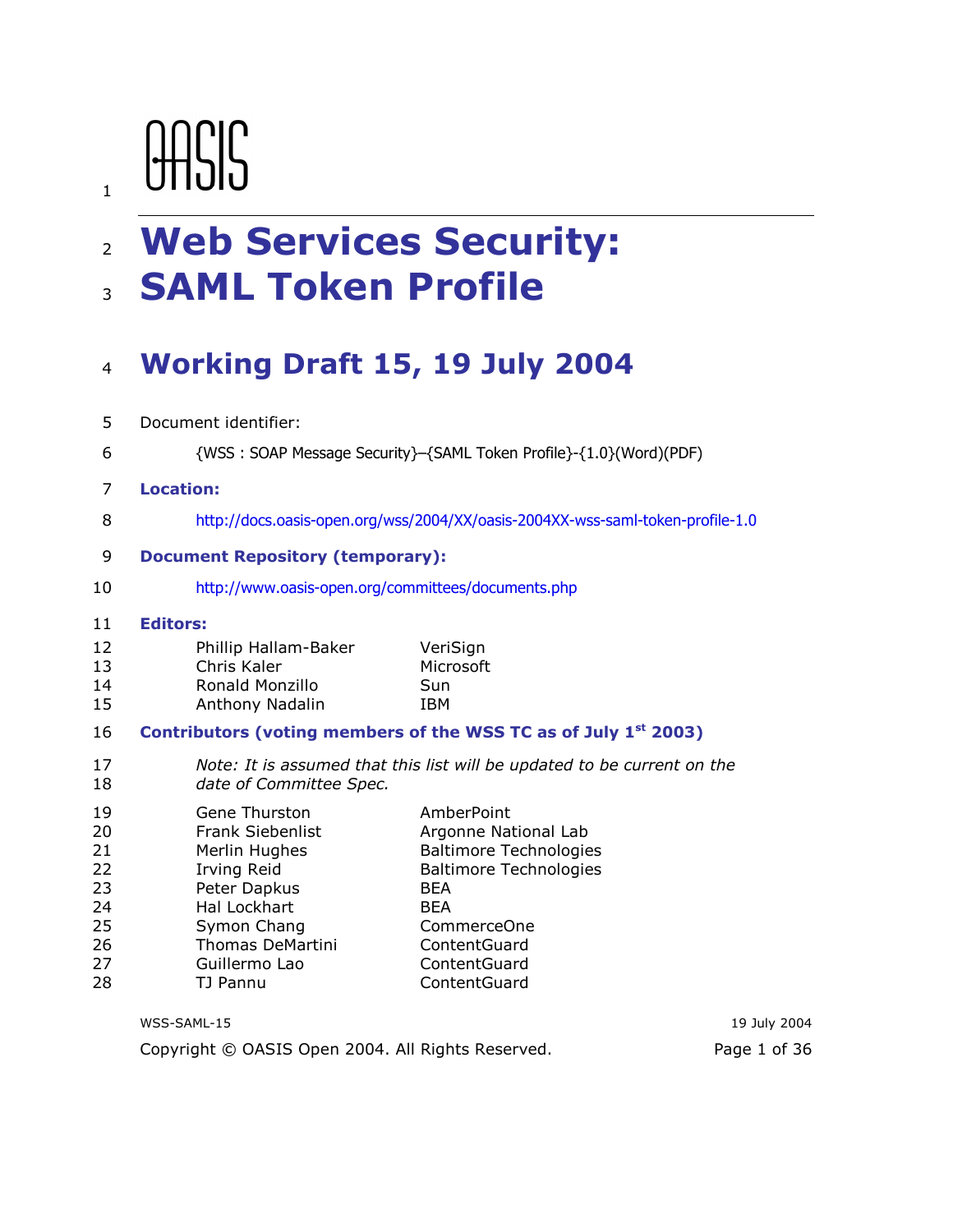| 29 | Shawn Sharp           | Cyclone Commerce        |
|----|-----------------------|-------------------------|
| 30 | Ganesh Vaideeswaran   | Documentum              |
| 31 | Sam Wei               | Documentum              |
| 32 | John Hughes           | Entegrity               |
| 33 | <b>Tim Moses</b>      | Entrust                 |
| 34 | Toshihiro Nishimura   | Fujitsu                 |
| 35 | <b>Tom Rutt</b>       | Fujitsu                 |
| 36 | Jason Rouault         | <b>HP</b>               |
| 37 | Yutaka Kudo           | Hitachi                 |
| 38 | Maryann Hondo         | IBM                     |
| 39 | Kelvin Lawrence       | IBM (co-Chair)          |
| 40 | Anthony Nadalin       | <b>IBM</b>              |
| 41 | Nataraj Nagaratnam    | <b>IBM</b>              |
| 42 | Don Flinn             | Individual              |
| 43 | Bob Morgan            | Individual              |
| 44 | Paul Cotton           | Microsoft               |
| 45 | Vijay Gajjala         | Microsoft               |
| 46 | Chris Kaler           | Microsoft (co-Chair)    |
| 47 | Chris Kurt            | Microsoft               |
| 48 | John Shewchuk         | Microsoft               |
| 49 | Prateek Mishra        | Netegrity               |
| 50 | Richard Levinson      | Netegrity               |
| 51 | Frederick Hirsch      | <b>Nokia</b>            |
| 52 | Senthil Sengodan      | Nokia                   |
| 53 | Lloyd Burch           | Novell                  |
| 54 | Ed Reed               | Novell                  |
| 55 | <b>Charles Knouse</b> | Oblix                   |
| 56 | <b>Steve Anderson</b> | OpenNetwork (Secretary) |
| 57 | Vipin Samar           | Oracle                  |
| 58 | Jerry Schwarz         | Oracle                  |
| 59 | Eric Gravengaard      | Reactivity              |
| 60 | <b>Stuart King</b>    | Reed Elsevier           |
| 61 | Andrew Nash           | <b>RSA Security</b>     |
| 62 | Rob Philpott          | <b>RSA Security</b>     |
| 63 | Peter Rostin          | <b>RSA Security</b>     |
| 64 | Martijn de Boer       | <b>SAP</b>              |
| 65 | Pete Wenzel           | SeeBeyond               |
| 66 | Jonathan Tourzan      | Sony                    |
| 67 | Yassir Elley          | Sun Microsystems        |
| 68 | Jeff Hodges           | Sun Microsystems        |
| 69 | Ronald Monzillo       | Sun Microsystems        |
| 70 | Jan Alexander         | Systinet                |
| 71 | Michael Nguyen        | The IDA of Singapore    |
| 72 | Don Adams             | <b>TIBCO</b>            |
| 73 | John Weiland          | US Navy                 |
| 74 | Phillip Hallam-Baker  | VeriSign                |
| 75 | Morten Jorgensen      | Vordel                  |
|    |                       |                         |

Copyright © OASIS Open 2004. All Rights Reserved.

19 July 2004 Page 2 of 36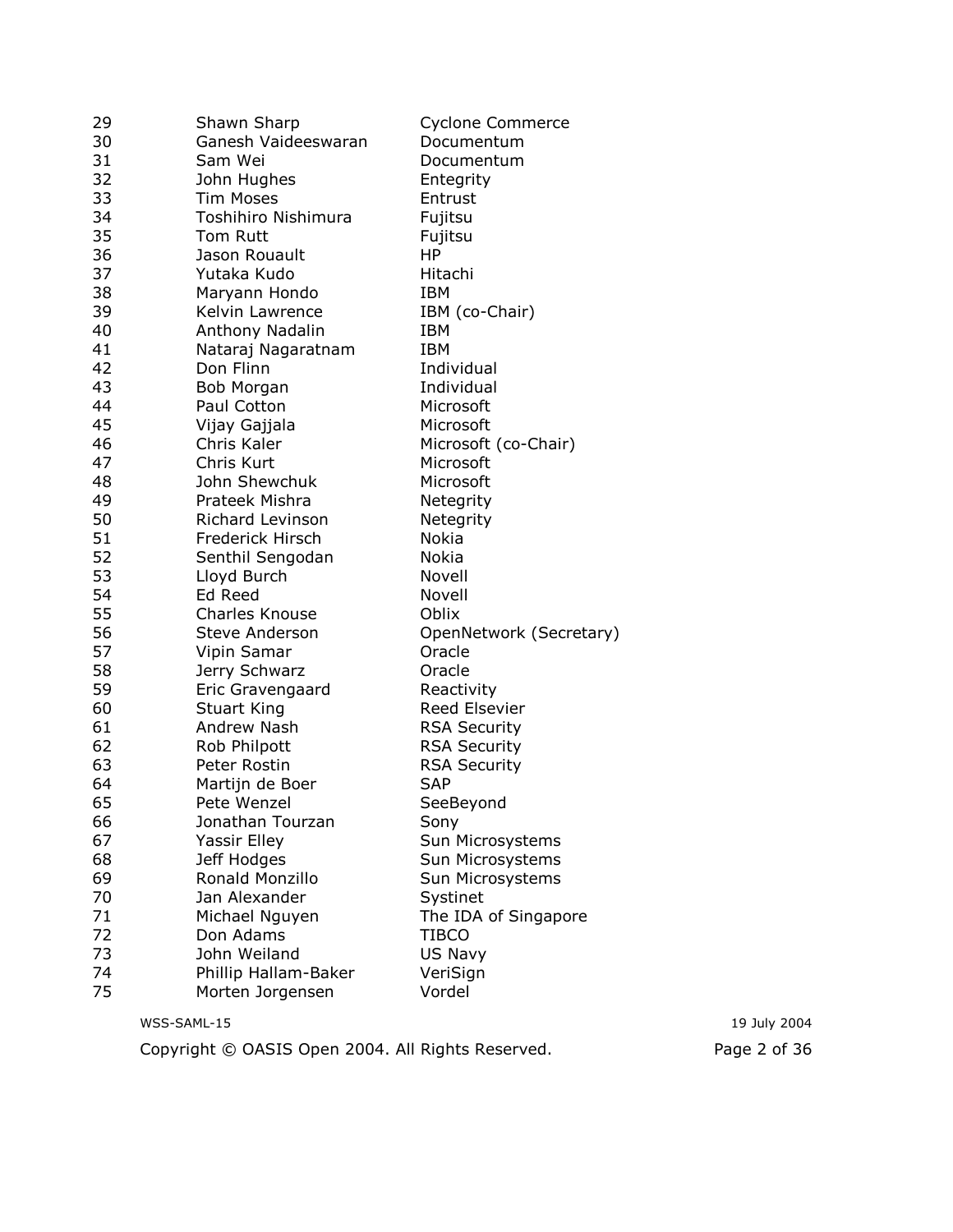76 Westbridge Maneesh Sahu

#### **Contributors of input Documents (if not already listed above):** 77

Sun Microsystems

VeriSign

- 78 Hiroshi Maruyama IBM Netegrity
- Chris McLaren 79
- Eve Maler 80
- Hemma Prafullchandra 81

WSS-SAML-15 Copyright © OASIS Open 2004. All Rights Reserved.

19 July 2004 Page 3 of 36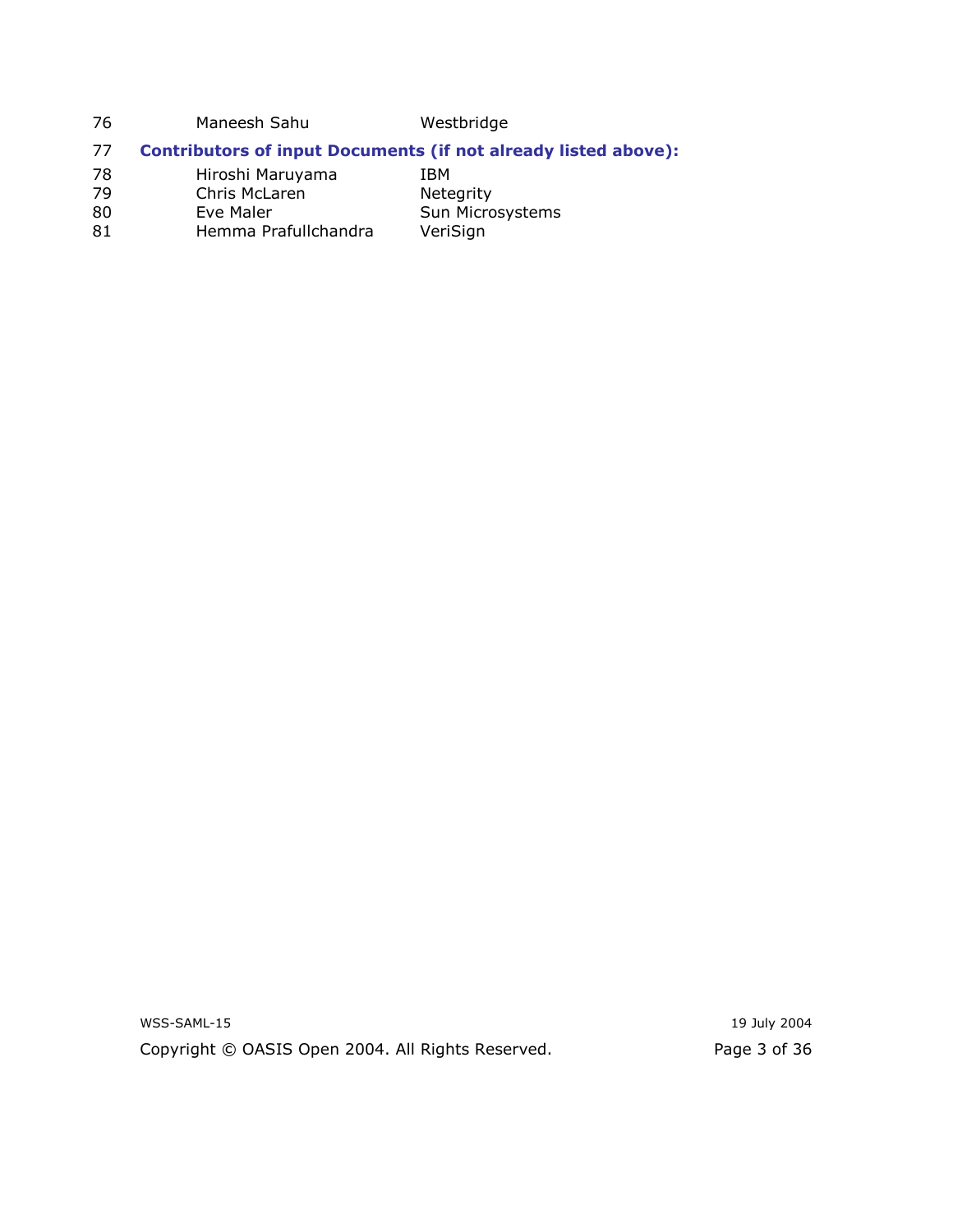#### 82 **Abstract:**

83 This document describes how to use Security Assertion Markup Language 84 (SAML) V1.1 assertions with the Web Services Security (WSS): SOAP 85 Message Security specification.

#### 86 **Status:**

- 87 This is an interim draft. Please send comments to the editors.
- 88
- 89 Committee members should send comments on this specification to 90 wss@lists.oasis-open.org list. Others should subscribe to and send comments to the wss-comment@lists.oasis-open.org list. To subscribe, visit 91 92 http://lists.oasis-open.org/ob/adm.pl.
- 93 For information on the disclosure of Intellectual Property Rights or licensing
- 94 terms related to the work of the Web Services Security TC please refer to the
- 95 Intellectual Property Rights section of the TC web page at http://www.oasis-
- open.org/committees/wss/. The OASIS policy on Intellectual Property Rights 96
- 97 is described at http://www.oasis-open.org/who/intellectualproperty.shtml.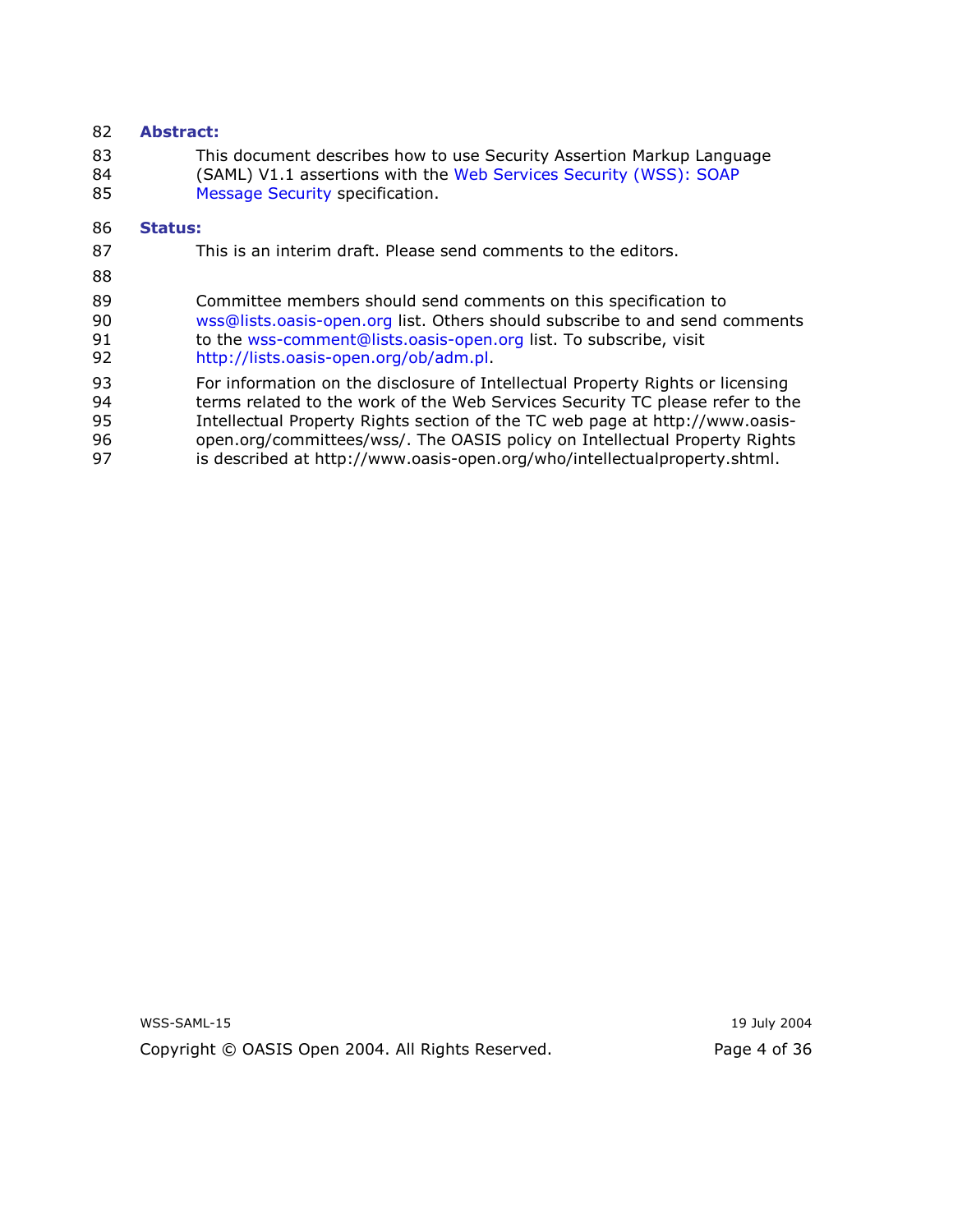| 98  | <b>Table of Contents</b>                                          |
|-----|-------------------------------------------------------------------|
| 99  | $\mathbf{1}$                                                      |
| 100 |                                                                   |
| 101 |                                                                   |
| 102 | $\overline{2}$                                                    |
| 103 |                                                                   |
| 104 |                                                                   |
| 105 |                                                                   |
| 106 | 3                                                                 |
| 107 |                                                                   |
| 108 |                                                                   |
| 109 |                                                                   |
| 110 | 3.3.1 SAML Assertion Referenced from Header or Element 12         |
| 111 |                                                                   |
| 112 |                                                                   |
| 113 | 3.3.4 SAML Assertion Referenced from Encrypted Data Reference  15 |
| 114 |                                                                   |
| 115 |                                                                   |
| 116 |                                                                   |
| 117 |                                                                   |
| 118 | 4                                                                 |
| 119 |                                                                   |
| 120 |                                                                   |
| 121 |                                                                   |
| 122 |                                                                   |
| 123 |                                                                   |
| 124 |                                                                   |
| 125 | 5                                                                 |
| 126 |                                                                   |
| 127 |                                                                   |
| 128 |                                                                   |
|     |                                                                   |

| WSS-SAML-15                                       | 19 July 2004 |
|---------------------------------------------------|--------------|
| Copyright © OASIS Open 2004. All Rights Reserved. | Page 5 of 36 |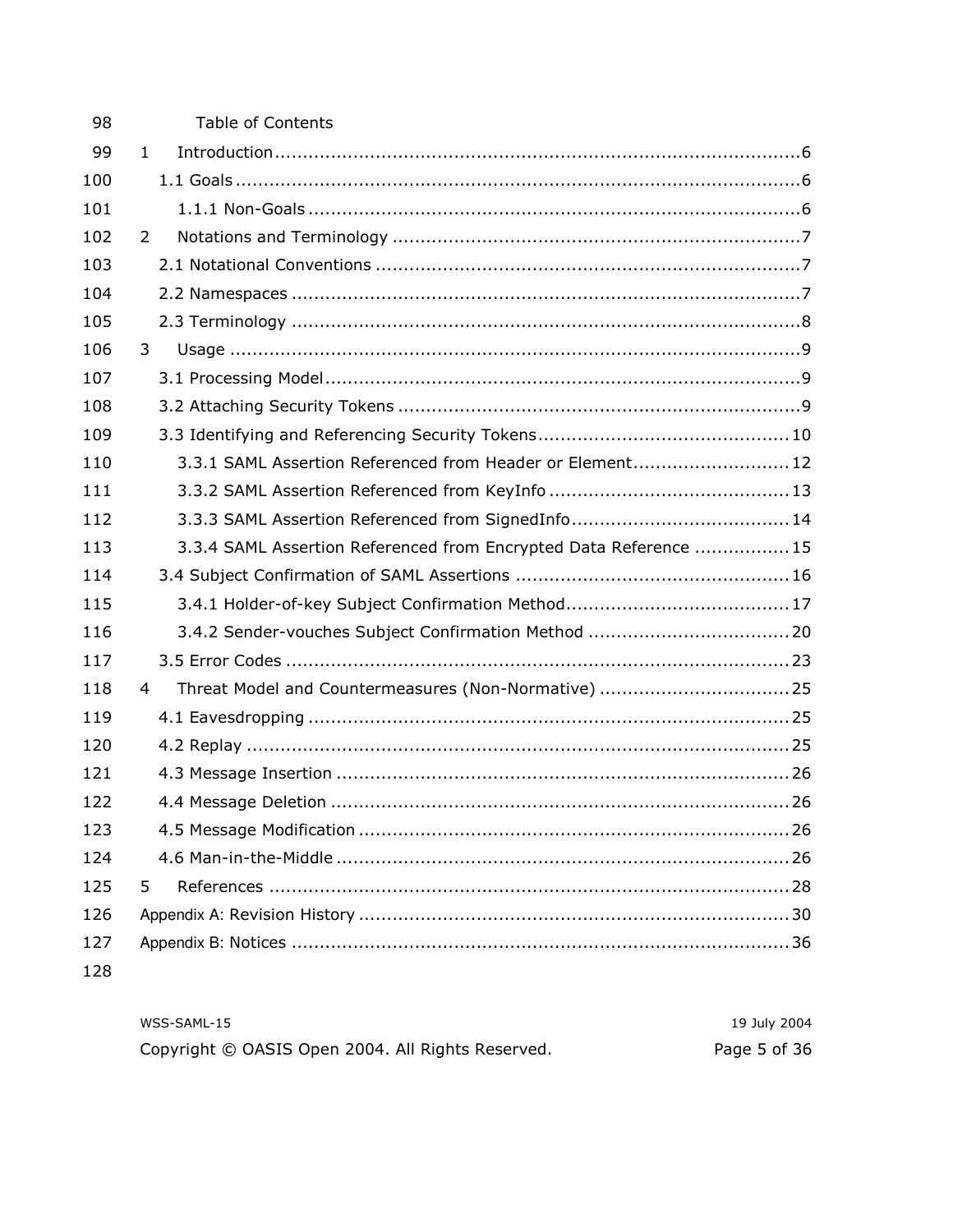#### **1 Introduction** 129

- 130 The WSS: SOAP Message Security specification defines a standard set of SOAP
- extensions that implement message level integrity and confidentiality. This 131
- 132 specification defines the use of Security Assertion Markup Language (SAML)
- 133 assertions as security tokens from the <wsse: Security> header block defined by the
- 134 **WSS: SOAP Message Security specification.**

#### 1.1 Goals 135

- 136 The goal of this specification is to define the use of SAML V1.1 assertions in the 137 context of WSS: SOAP Message Security including for the purpose of securing SOAP 138 messages and SOAP message exchanges. To achieve this goal, this profile describes 139 how:
- 140 1. SAML assertions are carried in and referenced from <wsse:security> Headers.
- 141 2. SAML assertions are used with XML signature to bind the statements of the 142 assertions (i.e. the claims) to a SOAP message.

#### 1.1.1 Non-Goals 143

- 144 The following topics are outside the scope of this document:
- 145 3. Defining SAML statement syntax or semantics.
- 4. Describing the use of SAML assertions other than for SOAP Message Security. 146
- 5. Describing the use of SAML V1.0 assertions with the Web Services Security 147 148 (WSS): SOAP Message Security specification.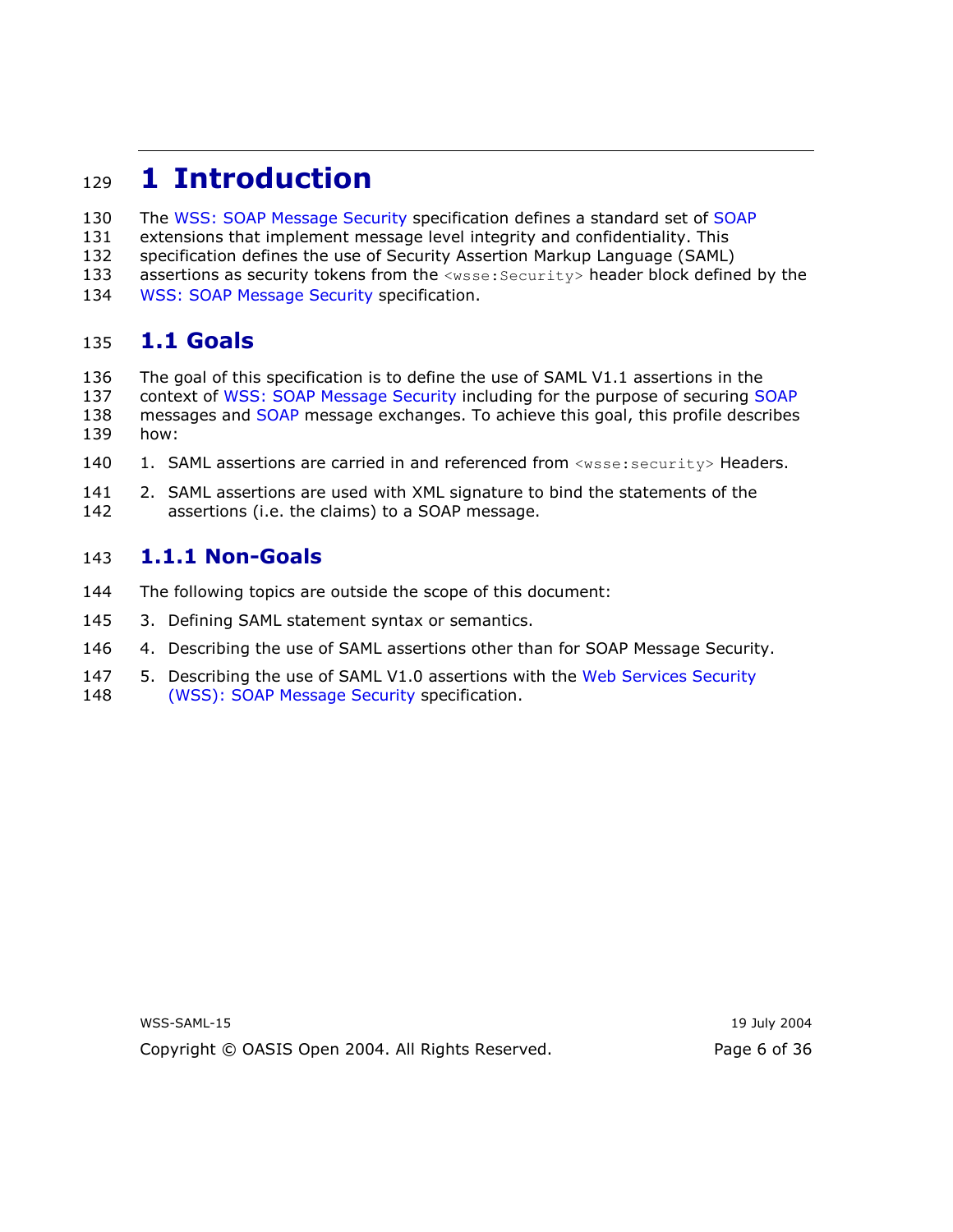#### **2 Notations and Terminology** 149

150 This section specifies the notations, namespaces, and terminology used in this 151 specification.

#### **2.1 Notational Conventions** 152

The keywords "MUST", "MUST NOT", "REQUIRED", "SHALL", "SHALL NOT", 153

154 "SHOULD", "SHOULD NOT", "RECOMMENDED", "MAY", and "OPTIONAL" in this 155 document are to be interpreted as described in RFC2119.

156 This document uses the notational conventions defined in the WS-Security SOAP 157 Message Security document.

158 Namespace URIs (of the general form "some-URI") represent some application-159 dependent or context-dependent URI as defined in RFC2396.

160 This specification is designed to work with the general SOAP message structure and

message processing model, and should be applicable to any version of SOAP. The 161

162 current SOAP 1.2 namespace URI is used herein to provide detailed examples, but

there is no intention to limit the applicability of this specification to a single version 163 of SOAP. 164

165 Readers are presumed to be familiar with the terms in the Internet Security 166 Glossary

#### **2.2 Namespaces** 167

168 The appearance of the following [XML-ns] namespace prefixes in the examples within 169 this specification should be understood to refer to the corresponding namespaces 170 (from the following table) whether or not an XML namespace declaration appears in  $171$ the example:

| <b>Prefix</b>   | Namespace                                 |
|-----------------|-------------------------------------------|
| <b>S11</b>      | http://schemas.xmlsoap.org/soap/envelope/ |
| S <sub>12</sub> | http://www.w3.org/2003/05/soap-envelope   |
| ds              | http://www.w3.org/2000/09/xmldsig#        |
| xenc            | http://www.w3.org/2001/04/xmlenc          |

WSS-SAML-15

Copyright © OASIS Open 2004. All Rights Reserved.

19 July 2004 Page 7 of 36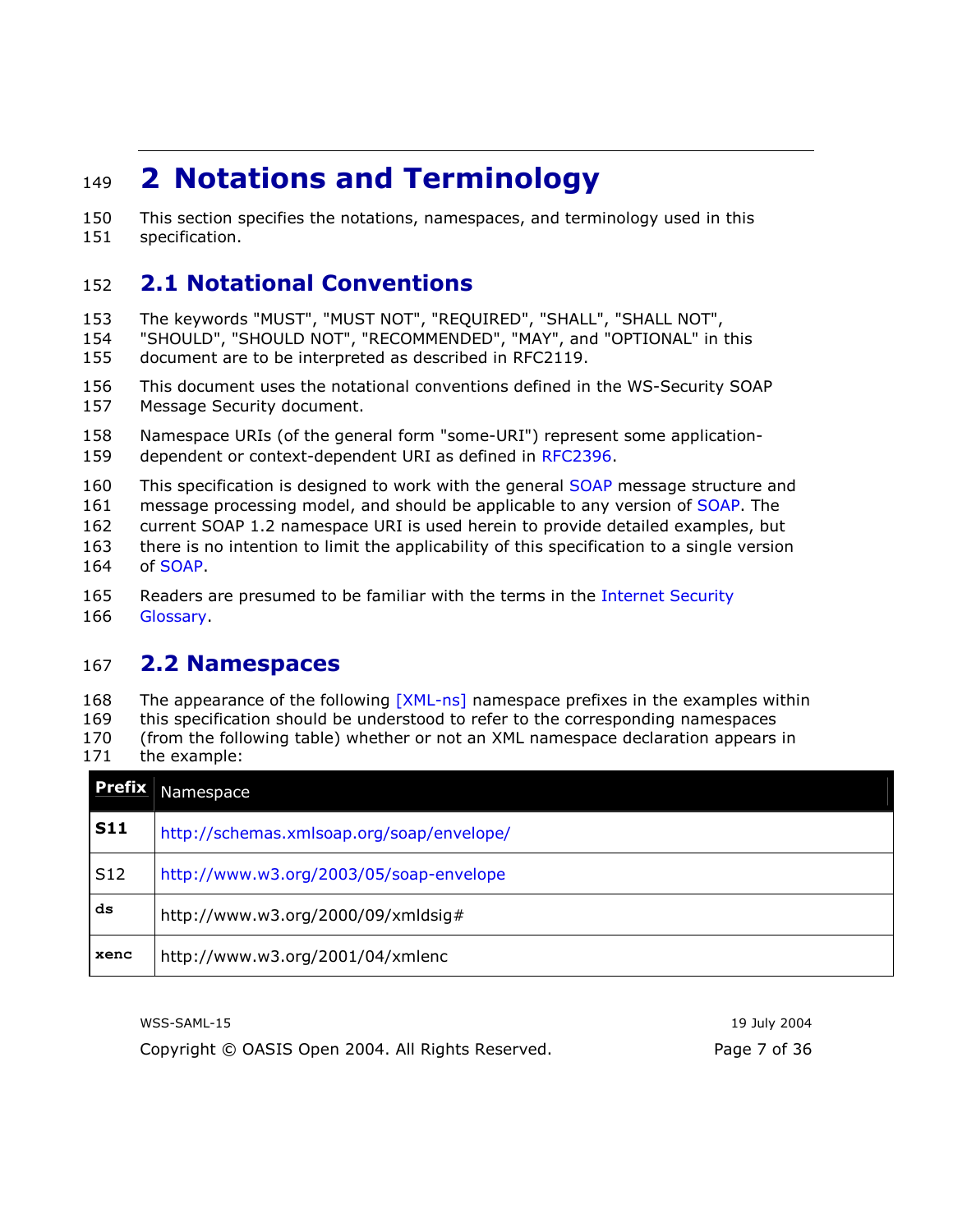| wsse  | http://docs.oasis-open.org/wss/2004/01/oasis-200401-wss-wssecurity-secext-01.xsd   |  |
|-------|------------------------------------------------------------------------------------|--|
| wsu   | http://docs.oasis-open.org/wss/2004/01/oasis-200401-wss-wssecurity-utility-1.0.xsd |  |
| saml  | Urn: oasis: names: tc: SAML: 1.0: assertion                                        |  |
| samlp | Urn: oasis: names: tc: SAML: 1.0: protocol                                         |  |

#### 172 **Table-1 Namespace Prefixes**

#### **2.3 Terminology** 173

174 This specification employs the terminology defined in the WSS: SOAP Message 175 Security specification. Defined below are the definitions for additional terminology 176 used in this specification.

177

178 Attesting Entity - the entity that provides the confirmation evidence that will be used 179 to establish the correspondence between the subject of SAML subject statements (in SAML assertions) and SOAP message content. 180

181

182 Confirmation Method Identifier - the value within the <saml: SubjectConfirmation> 183 element of a SAML subject statement that identifies the confirmation method to be 184 used with the statement.

185

186 Subject Confirmation - the method used to establish the correspondence between

187 the subject of SAML subject statements (in SAML assertions) and SOAP message

188 content by verifying the confirmation evidence provided by an attesting entity.

189

190 SAML Assertion Authority - An abstract system entity that issues assertions.

191

192 Subject  $-$  A representation of the entity to which the claims in a SAML subject

193 statement apply.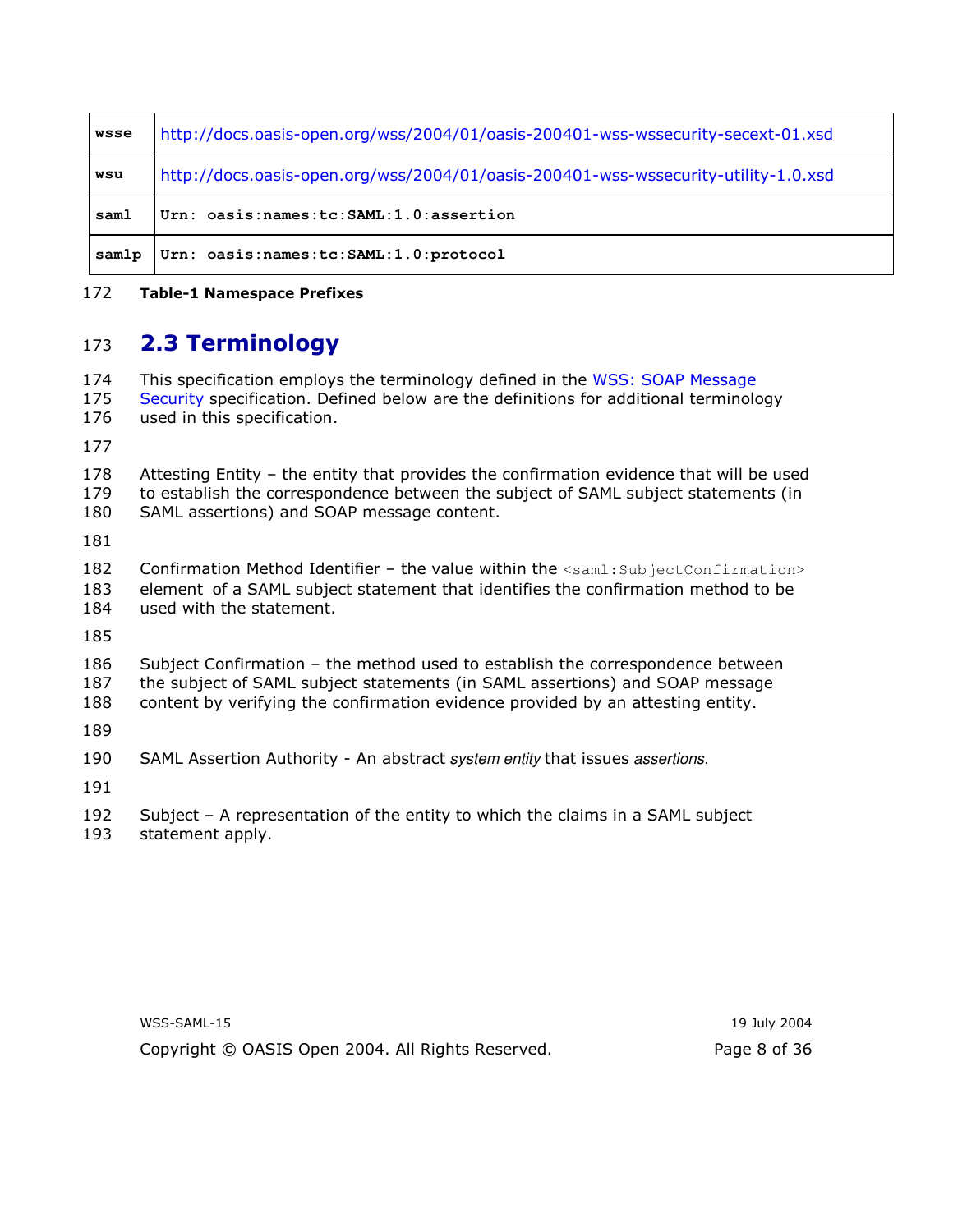#### **3 Usage** 194

195 This section defines the specific mechanisms and procedures for using SAML 196 assertions as security tokens.

#### **3.1 Processing Model** 197

198 This specification extends the token-independent processing model defined by the 199 **WSS: SOAP Message Security specification.** 

200 When a receiver processes a  $\langle$ wsse: Security> header containing or referencing 201 SAML assertions, it selects, based on its policy, the signatures and assertions that it 202 will process. It is assumed that a receiver's signature selection policy MAY rely on 203 **semantic labeling<sup>1</sup> of** <wsse: SecurityTokenReference> elements occurring in the 204 <ds: KeyInfo> elements within the signatures. It is also assumed that the assertions 205 selected for validation and processing will include those referenced from the 206 <ds: KeyInfo> and <ds: SignedInfo> elements of the selected signatures.

207 As part of its validation and processing of the selected assertions, the receiver MUST 208 establish the relationship between the subject of each SAML subject statement (of 209 the referenced SAML assertions) and the entity providing the evidence to satisfy the 210 confirmation method defined for the statements (i.e. the attesting entity). Two 211 methods for establishing this correspondence, holder-of-key and sender-vouches 212 are described below. Systems implementing this specification MUST implement the 213 processing necessary to support both of these subject confirmation methods.

#### **3.2 Attaching Security Tokens** 214

215 SAML assertions are attached to SOAP messages using WSS: SOAP Message Security 216 by placing assertion elements or references to assertions inside a <wsse: Security> 217 header. The following example illustrates a SOAP message containing a SAML 218 assertion in a <wsse: Security> header.

| 219 | $<$ S12:Envelope>                                   |
|-----|-----------------------------------------------------|
| 220 | $<$ S12:Header>                                     |
| 221 | <wsse:security></wsse:security>                     |
| 222 | <saml:assertion< th=""></saml:assertion<>           |
| 223 | AssertionID=" a75adf55-01d7-40cc-929f-dbd8372ebdfc" |
|     |                                                     |

<sup>1</sup> The optional Usage attribute of the <wsse: SecurityTokenReference> element MAY be used to associate one of more semantic usage labels (as URIs) with a reference and thus use of a Security Token. Please refer to WSS: SOAP Message Security for the details of this attribute.

| WSS-SAML-15                                       | 19 July 2004 |
|---------------------------------------------------|--------------|
| Copyright © OASIS Open 2004. All Rights Reserved. | Page 9 of 36 |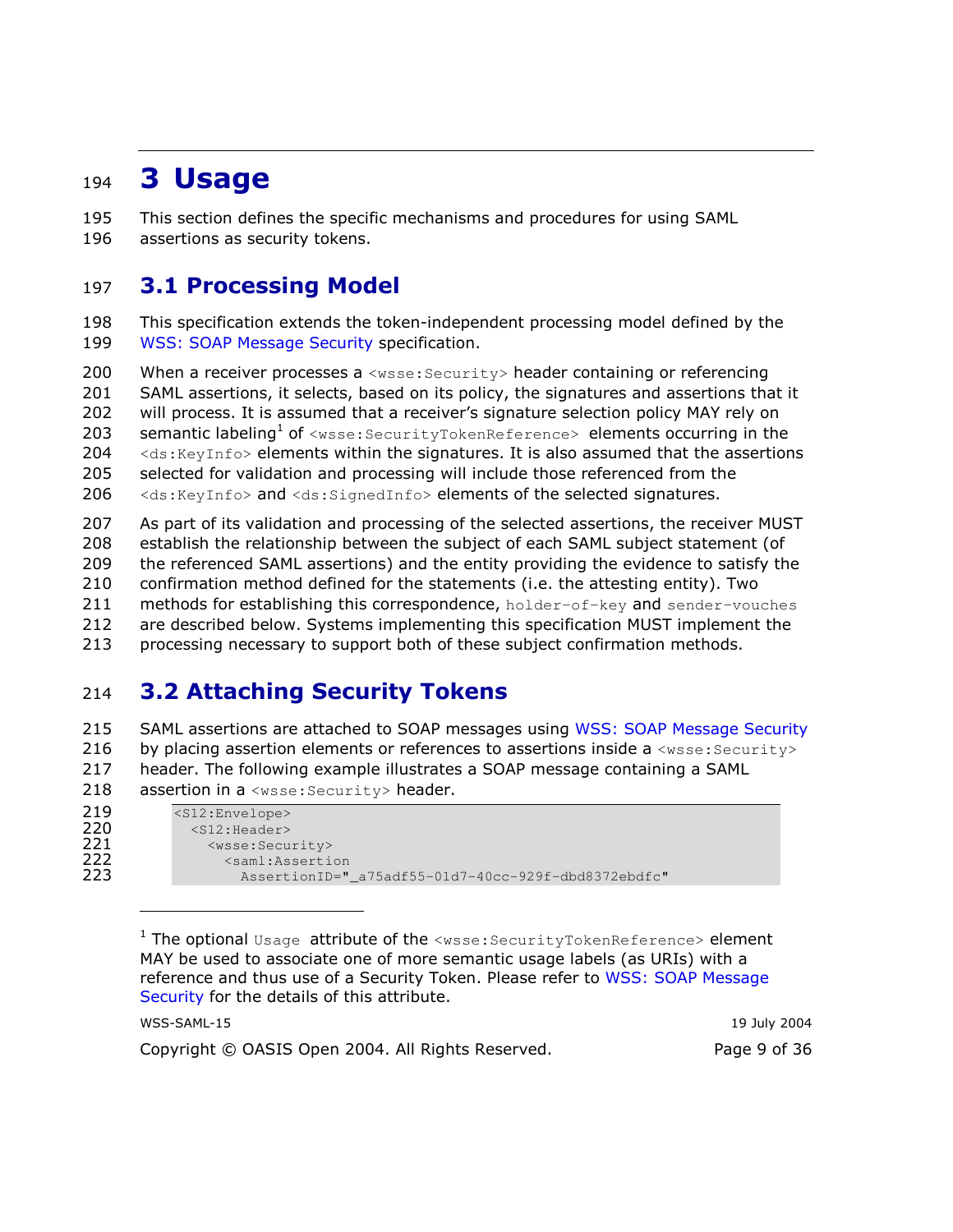| 224 | IssueInstant="2003-04-17T00:46:02Z" |
|-----|-------------------------------------|
| 225 | Issuer="www.opensaml.org"           |
| 226 | $MajorVersion="1"$                  |
| 227 | MinorVersion="1"                    |
| 228 |                                     |
| 229 |                                     |
| 230 |                                     |
| 231 |                                     |
| 232 | $\langle$ /S12:Header>              |
| 233 | $<$ S12:Body>                       |
| 234 |                                     |
| 235 | $\langle$ /S12:Body>                |
| 236 |                                     |
|     |                                     |

#### 3.3 Identifying and Referencing Security Tokens 237

The WSS: SOAP Message Security specification defines the 238 <wsse: SecurityTokenReference> element for referencing security tokens. Three 239 240 forms of token references are defined by this element and the element schema 241 includes provision for defining additional reference forms should they be necessary. 242 The three forms of token references defined by the 243 <wsse: SecurityTokenReference> element are defined as follows: 244 A key identifier reference - a generic element (i.e. <wsse: KeyIdentifier>) that 245 conveys a security token identifier as an <wsse: EncodedString> and indicates in 246 its attributes (as necessary) the key identifier type (i.e. the ValueType), the 247 identifier encoding type (i.e. the  $Encoder_{\text{model}}$ , and perhaps other parameters 248 used to reference the security token. 249 When a key identifier is used to reference a SAML assertion, it MUST contain as 250 its element value the corresponding SAML assertion identifier. The key identifier 251 MUST also contain a ValueType attribute and the value of this attribute MUST be 252 the wsse: KeyIdentifier/@ValueType from Table 2. The key identifier MUST 253 NOT include an EncodingType attribute and the element content of the key 254 identifier MUST be encoded as xsi: string. 255 When a key identifier is used to reference a V1.1 SAML Assertion that is not 256 contained in the same message as the key identifer, a 257 <saml: AuthorityBinding> element MUST be contained in the 258 <wsse: SecurityTokenReference> element containing the key identifier. The 259 contents of the <saml: AuthorityBinding> element MUST contain values sufficient for the intended recipients of the <wsse: SecurityTokenReference> to 260 261 acquire the identified assertion from the intended Authority. To this end, the 262 value of the AuthorityKind attribute of the <saml: AuthorityBinding> element 263 MUST be "samlp: AssertionIdReference". When a key Identifier is used to 264 reference a V1.1 SAML Assertion contained in the same message as the key 265 identifier, a <saml:AuthorityBinding> element MUST NOT be included in the <wsse:SecurityTokenReference> containing the key identifier. 266

| WSS-SAML-15                                       | 19 July 2004  |
|---------------------------------------------------|---------------|
| Copyright © OASIS Open 2004. All Rights Reserved. | Page 10 of 36 |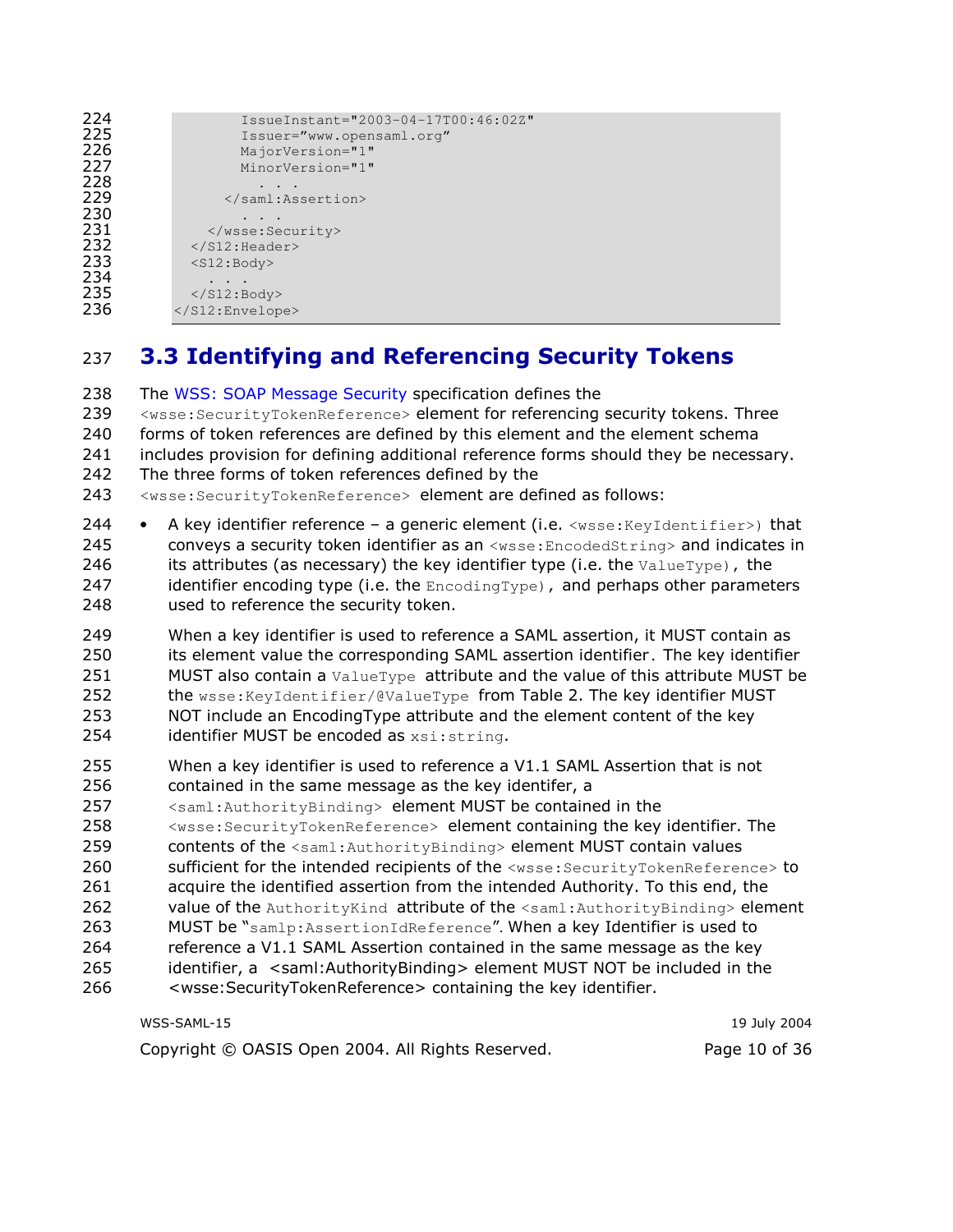267 A Direct or URI reference - a generic element (i.e. <wsse: Reference>) that 268 identifies a security token by URI. If only a fragment identifier is specified, then 269 the reference is to the security token within the document whose local identifier 270  $(e.g. <sub>wsu</sub>:Id>$  attribute) matches the fragment identifier. Otherwise, the 271 reference is to the (potentially external) security token identified by the URI. 272 This profile does not describe the use of Direct or URI references to reference 273 V1.1 SAML Assertions. 274 An Embedded reference  $-$  a reference that encapsulates a security token. 275 When an Embedded reference is used to encapsulate a SAML assertion, the SAML 276 assertion MUST be included as a contained element within a  $\langle$ wsse: Embedded> 277 element within a <wsse: SecurityTokenReference>. 278 This specification describes how SAML assertions may be referenced in four contexts: 279 A SAML assertion may be referenced directly from a <wsse: Security> header 280 element. In this case, the assertion is being conveyed by reference in the 281 message. 282 A SAML assertion may be referenced from a <ds: KeyInfo> element of a 283 <ds: Signature> element in a <wsse: Security> header. In this case, the 284 assertion contains a subject statement with a <saml: SubjectConfirmation> 285 element that identifies the key used in the signature calculation. 286 • A SAML assertion reference may be referenced from a <ds: Reference> element 287 within the <ds:SignedInfo> element of a <ds:Signature> element in a 288 <wsse: Security> header. In this case, the doubly-referenced assertion is signed 289 by the containing signature. 290 • A SAML assertion reference may occur as encrypted content within an 291 <xenc:EncryptedData> element referenced from a <xenc:DataReference> 292 element within an <xenc: ReferenceList> element. In this case, the assertion 293 reference (which may contain an embedded assertion) is encrypted. 294 In each of these contexts, the referenced assertion may be: 295  $local - in which case, it is included in the  $\langle$ wise: Security> header containing$ 296 the reference. 297 remote - in which case it is not included in the <wsse: Security> header 298 containing the reference, but may occur in another part of the SOAP message or 299 may be available at the location identified by the reference which may be an 300 assertion authority. SAML kev identifier references, with (in the case of remote references) a supporting 301 302 <saml: AuthorityBinding> element are currently the best suited, of the 303 <wsse: SecurityTokenReference> forms, for expressing references to SAML 304 assertions. A future version of [SAMLCore] is expected to facilitate remote references 305 by Direct reference URI. The practice of referencing local SAML Assertions by Direct WSS-SAML-15 19 July 2004 Copyright © OASIS Open 2004. All Rights Reserved. Page 11 of 36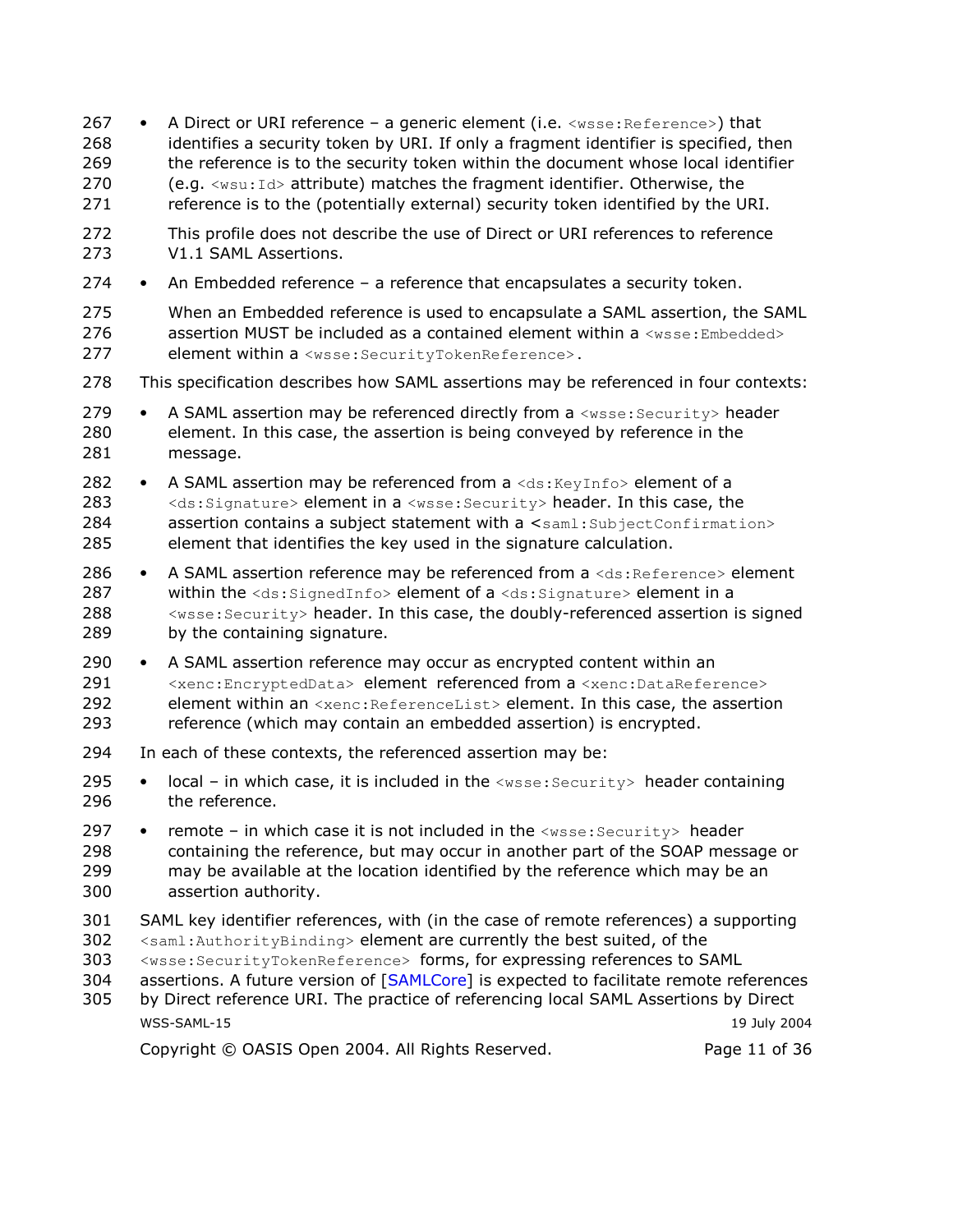- 306 <wsse: SecurityTokenReference> reference is not included in this profile because
- 307 doing so would require recognition of the <saml: AssertionID> attribute as an
- 308 identifier which would impose token dependent processing on the interpretation of
- 309 local Direct references.

| l Attribute | Value                                                                                                                              |
|-------------|------------------------------------------------------------------------------------------------------------------------------------|
|             | wsse:KeyIdentifier/@ValueType   http://docs.oasis-open.org/wss/2004/XX/oasis-2004XX-wss-saml-<br>token-profile-1.0#SAMLAssertionID |

310 Table-2 ValueType Attribute Values

#### **3.3.1 SAML Assertion Referenced from Header or Element** 311

All conformant implementations MUST be able to process SAML assertion references 312 313 occurring in a <wsse: Security> header or in a header element other than a 314 signature to acquire the corresponding assertion. A conformant implementation 315 MUST be able to process any such reference independent of the confirmation method 316 of the referenced assertion.

317 A SAML assertion may be referenced from a <wsse: Security> header or from an 318 element (other than a signature) in the header. The following example demonstrates 319 the use of a key identifier in a <wsse: Security> header to reference a local SAML assertion. 320

| 321 | <s12:envelope></s12:envelope>                                             |
|-----|---------------------------------------------------------------------------|
| 322 | $<$ S12:Header>                                                           |
| 323 | <wsse:security></wsse:security>                                           |
| 324 | <saml:assertion< th=""></saml:assertion<>                                 |
| 325 | AssertionID="_a75adf55-01d7-40cc-929f-dbd8372ebdfc"                       |
| 326 | IssueInstant="2003-04-17T00:46:02Z"                                       |
| 327 | Issuer="www.opensaml.org"                                                 |
| 328 | MajorVersion="1"                                                          |
| 329 | MinorVersion="1"                                                          |
| 330 |                                                                           |
| 331 |                                                                           |
| 332 | <wsse:securitytokenreference wsu:id="STR1"></wsse:securitytokenreference> |
| 333 | <wsse:keyidentifier <="" th="" wsu:id=""></wsse:keyidentifier>            |
| 334 | ValueType="http://docs.oasis-open.org/wss/2004/XX/oasis-                  |
| 335 | 2004XX-wss-saml-token-profile-1.0#SAMLAssertionID">                       |
| 336 | a75adf55-01d7-40cc-929f-dbd8372ebdfc                                      |
| 337 |                                                                           |
| 338 |                                                                           |
| 339 |                                                                           |
| 340 | $\langle$ /S12:Header>                                                    |
| 341 | $<$ S12:Body>                                                             |
| 342 |                                                                           |
| 343 | $\langle$ /S12:Body>                                                      |
| 344 |                                                                           |
|     |                                                                           |

WSS-SAML-15 Copyright © OASIS Open 2004. All Rights Reserved.

19 July 2004 Page 12 of 36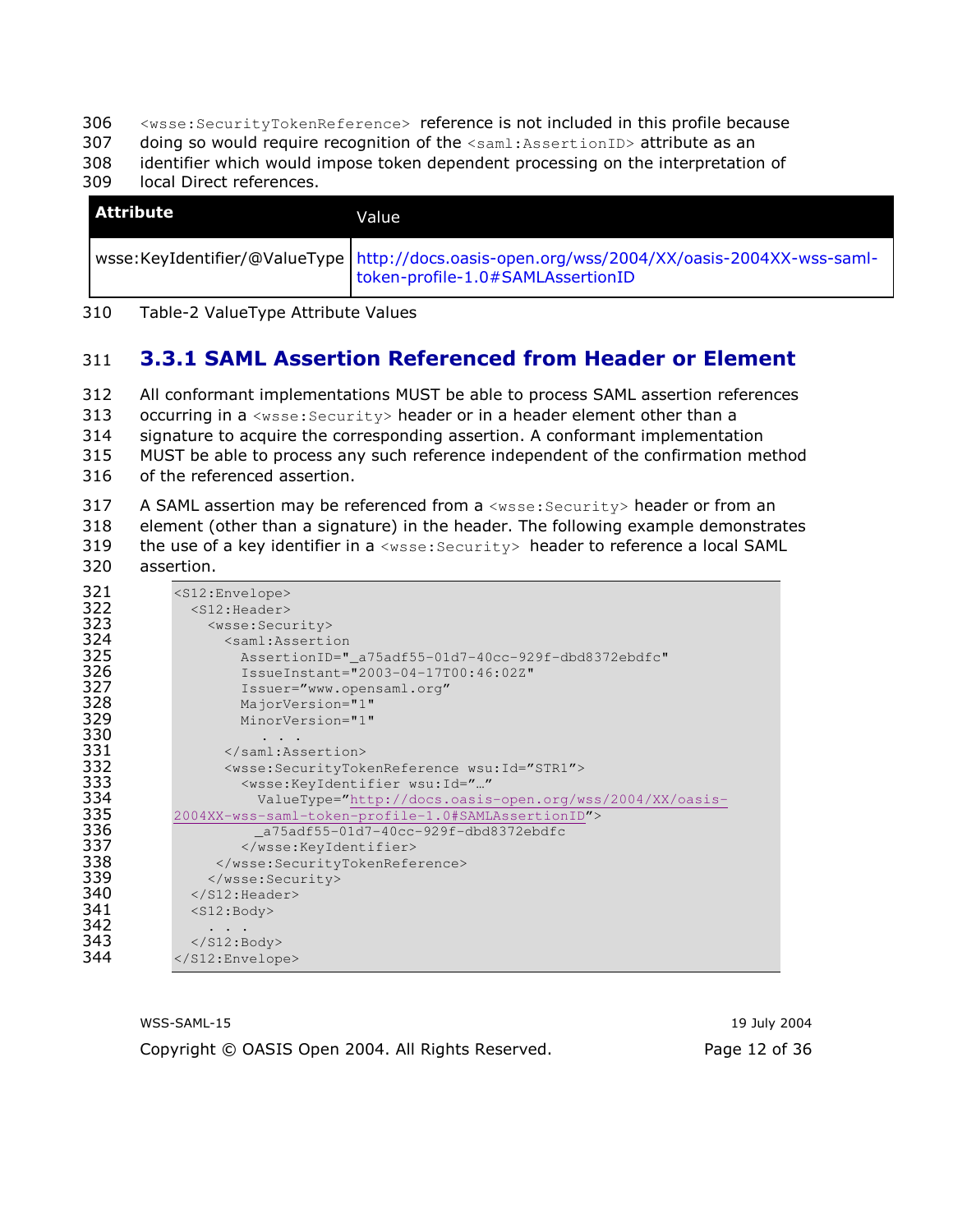345 A SAML assertion that exists outside of a <wsse: Security> header may be

346 referenced from the <wsse: Security> header element by including (in the

347 <wsse:SecurityTokenReference>) a <saml:AuthorityBinding> element that defines the location, binding, and query that may be used to acquire the identified 348 349 assertion at a SAML assertion authority or responder.

| 350 | <wsse:securitytokenreference wsu:id="STR1"></wsse:securitytokenreference> |
|-----|---------------------------------------------------------------------------|
| 351 | <saml:authoritybinding></saml:authoritybinding>                           |
| 352 | Binding="urn:oasis:names:tc:SAML:1.0:bindings:SOAP-binding"               |
| 353 | Location="http://www.opensaml.org/SAML-Authority"                         |
| 354 | AuthorityKind= "samlp:AssertionIdReference"                               |
| 355 |                                                                           |
| 356 | <wsse:keyidentifier< th=""></wsse:keyidentifier<>                         |
| 357 | $wsu:\mathrm{Id} =$ ""                                                    |
| 358 | ValueType="http://docs.oasis-open.org/wss/2004/XX/oasis-2004XX-wss-       |
| 359 | saml-token-profile-1.0#SAMLAssertionID">                                  |
| 360 | a75adf55-01d7-40cc-929f-dbd8372ebdfc                                      |
| 361 |                                                                           |
| 362 |                                                                           |

#### **3.3.2 SAML Assertion Referenced from KeyInfo** 363

364 All conformant implementations MUST be able to process SAML assertion references 365 occurring in the <ds:KeyInfo> element of a <ds:Signature> element in a

<wsse: Security> header as defined by the holder-of-key confirmation method. 366

367 The following example depicts the use of a key identifier to reference a local 368 assertion from <ds: KeyInfo>.

| 369 | <ds:keyinfo></ds:keyinfo>                                                     |  |  |
|-----|-------------------------------------------------------------------------------|--|--|
| 370 | <wsse:securitytokenreference wsu:id="STR1">&gt;</wsse:securitytokenreference> |  |  |
| 371 | <wsse:keyidentifier <="" th="" wsu:id=""></wsse:keyidentifier>                |  |  |
| 372 | ValueType="http://docs.oasis-open.org/wss/2004/XX/oasis-2004XX-               |  |  |
| 373 | wss-saml-token-profile-1.0#SAMLAssertionID">                                  |  |  |
| 374 | a75adf55-01d7-40cc-929f-dbd8372ebdfc                                          |  |  |
| 375 |                                                                               |  |  |
| 376 |                                                                               |  |  |
| 377 | $\langle$ /ds:KeyInfo>                                                        |  |  |
|     |                                                                               |  |  |

The following example demonstrates the use of a <wsse: SecurityTokenReference> 378 379 containing a key identifier and a <saml: AuthorityBinding> to communicate 380 information (location, binding, and query) sufficient to acquire the identified assertion at an identified SAML assertion authority or responder. 381

| 382 | <ds:keyinfo></ds:keyinfo>                                                 |  |
|-----|---------------------------------------------------------------------------|--|
| 383 | <wsse:securitytokenreference wsu:id="STR1"></wsse:securitytokenreference> |  |
| 384 | <saml:authoritybinding></saml:authoritybinding>                           |  |
| 385 | Binding="urn:oasis:names:tc:SAML:1.0:bindings:SOAP-binding"               |  |
| 386 | Location="http://www.opensaml.org/SAML-Authority"                         |  |
| 387 | AuthorityKind= "samlp:AssertionIdReference"                               |  |
| 388 |                                                                           |  |
| 389 | <wsse:keyidentifier <="" th="" wsu:id=""></wsse:keyidentifier>            |  |
|     |                                                                           |  |

WSS-SAML-15 Copyright © OASIS Open 2004. All Rights Reserved.

19 July 2004 Page 13 of 36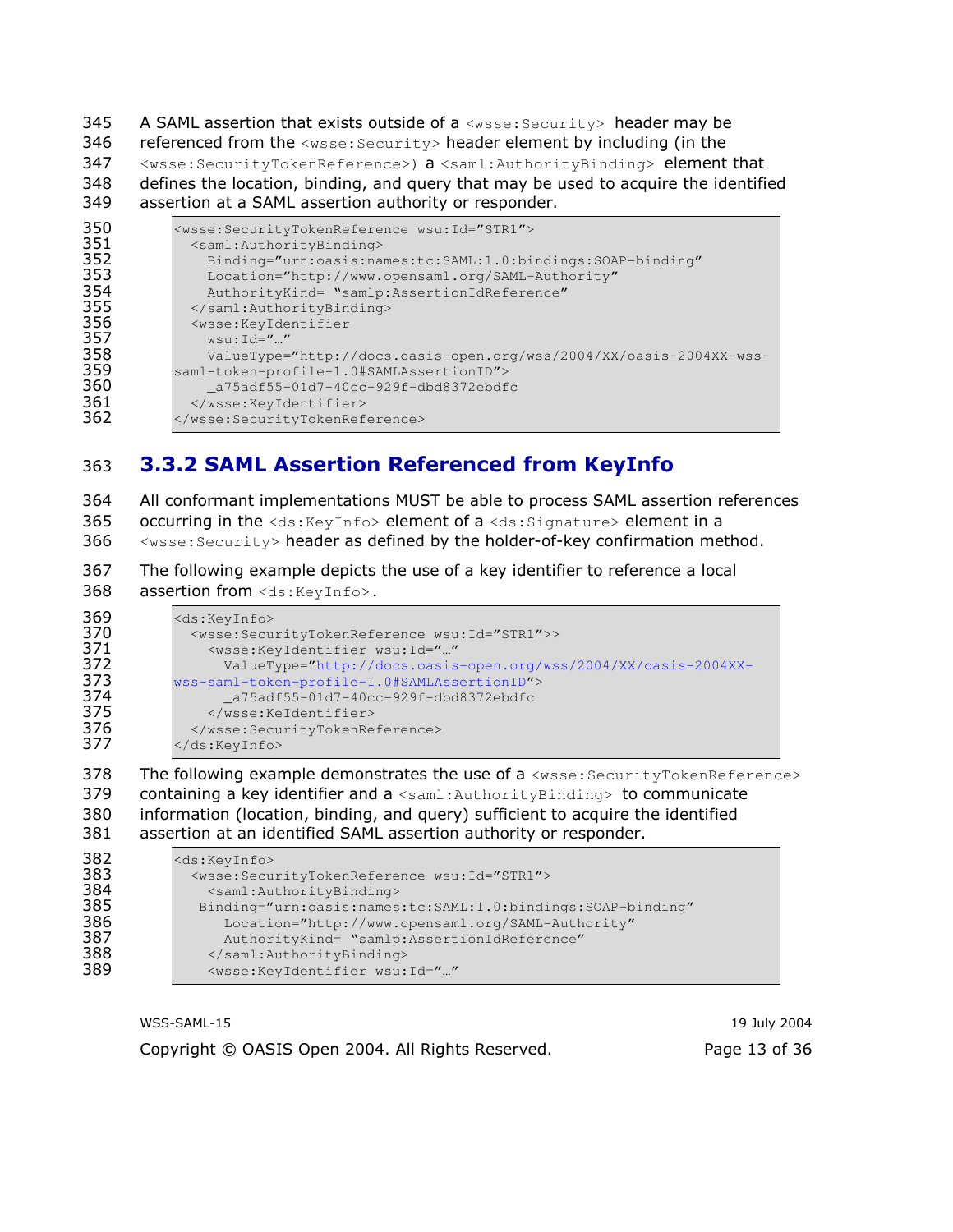| 390 | ValueType="http://docs.oasis-open.org/wss/2004/XX/oasis-2004XX- |
|-----|-----------------------------------------------------------------|
| 391 | wss-saml-token-profile-1.0#SAMLAssertionID">                    |
| 392 | a75adf55-01d7-40cc-929f-dbd8372ebdfc                            |
| 393 |                                                                 |
| 394 |                                                                 |
| 395 | $\langle$ /ds:KeyInfo>                                          |

396 <ds: KeyInfo> elements may also occur in <xenc: EncryptedData> and 397 <xenc: EncryptedKey> elements where they serve to identify the encryption key. 398 <ds:KeyInfo> elements may also occur in <saml:SubjectConfirmation> elements 399 where they identify a key that MUST be demonstrated to confirm the subject of the 400 corresponding subject statement(s). Conformant implementations of this profile are

- 401 not required to process SAML assertion references occurring within the
- 402 <ds:keyInfo> elements within <xenc:EncryptedData>, <xenc:EncryptedKey>, or 403 <saml:SubjectConfirmation><sup>2</sup> elements.

#### **3.3.3 SAML Assertion Referenced from SignedInfo** 404

405 Independent of the confirmation method of the referenced assertion, all conformant 406 implementations MUST be able to process SAML assertions referenced by 407 <wsse: SecurityTokenReference> from <ds: Reference> elements within the 408 <ds:SignedInfo> element of a <ds:Signature> element in a <wsse:Security> 409 header. Embedded references may be digested directly, thus effectively digesting the 410 encapsulated assertion, Other <wsse: SecurityTokenReference> forms must be 411 dereferenced for the referenced assertion to be digested. 412 The core specification, WSS: SOAP Message Security, defines the STR Dereference 413 transform to cause the replacement (in the digest stream) of a 414 <wsse: SecurityTokenReference> with the contents of the referenced token. The 415 STR Dereference transform MUST be specified and applied to digest any SAML 416 assertion that is referenced by a <wsse: SecurityTokenReference> that is not an 417 embedded reference. The STR Dereference transform SHOULD NOT be applied to an 418 embedded reference.

419 The following example demonstrates the use of the STR Dereference transform to 420 dereference a reference to a SAML Assertion (i.e. Security Token) such that the 421 digest operation is performed on the security token not its reference.

| 422 | <wsse:securitytokenreference wsu:id="STR1"></wsse:securitytokenreference> |  |
|-----|---------------------------------------------------------------------------|--|
| 423 | <saml:authoritybinding></saml:authoritybinding>                           |  |
| 424 | Binding="urn:oasis:names:tc:SAML:1.0:bindings:SOAP-binding"               |  |
| 425 | Location="http://www.opensaml.org/SAML-Authority"                         |  |
| 426 | AuthorityKind= "samlp:AssertionIdReference"                               |  |

<sup>2</sup> A SAML Assertion referenced from the  $\text{idx:KeyInfo> element}$  within a <saml:SubjectConfirmation> element MUST contain one or more holder-of-key confirmed subject statements each of which identifies a key that MAY be used to confirm the subject and any other claims of the referencing statement.

| WSS-SAML-15                                       | 19 July 2004  |
|---------------------------------------------------|---------------|
| Copyright © OASIS Open 2004. All Rights Reserved. | Page 14 of 36 |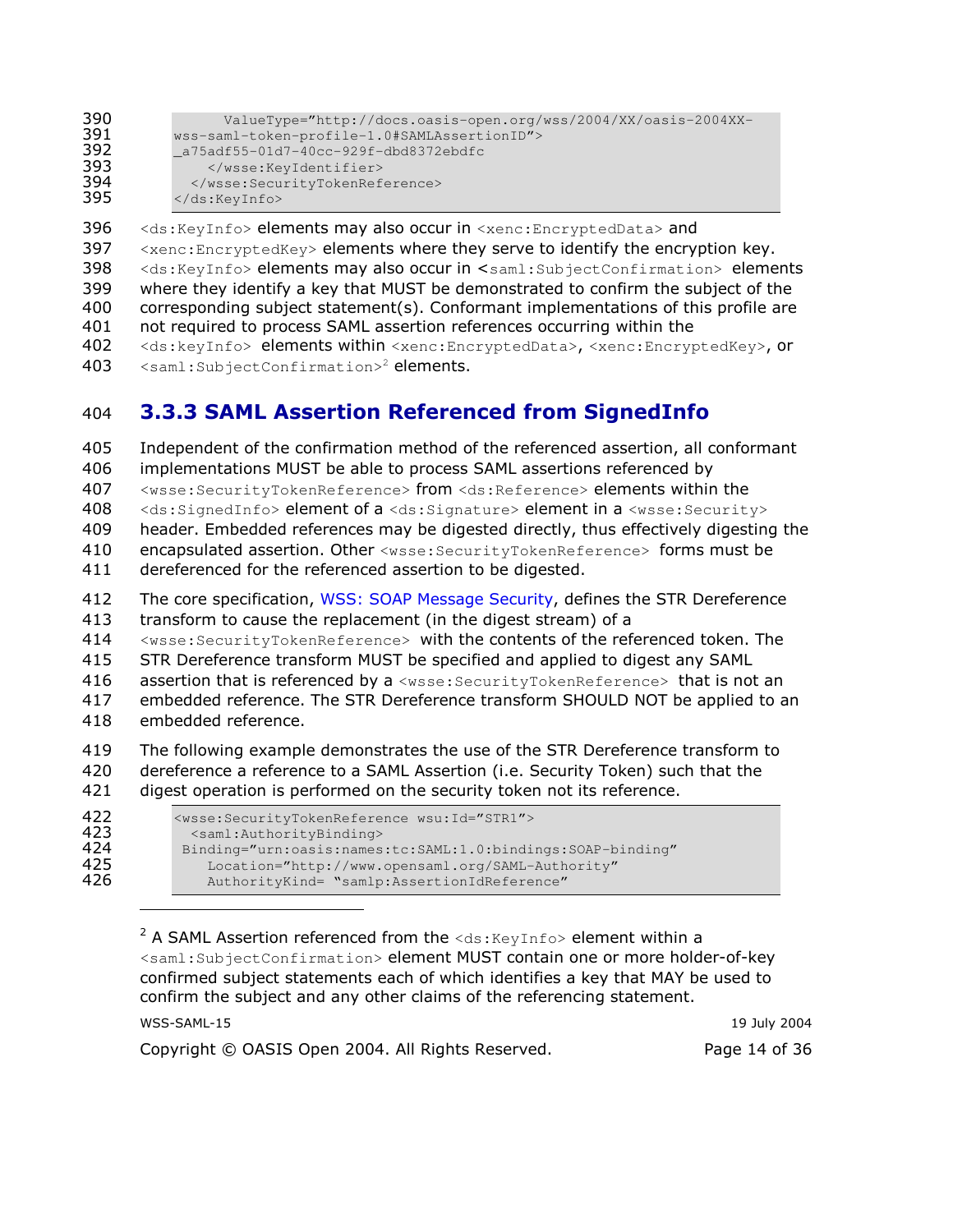| 433<br>429<br>430<br>431 | <br><wsse:keyidentifier <br="" wsu:id="">ValueType="http://docs.oasis-open.org/wss/2004/XX/oasis-2004XX-wss-<br/>saml-token-profile-1.0#SAMLAssertionID"&gt;<br/>a75adf55-01d7-40cc-929f-dbd8372ebdfc</wsse:keyidentifier> |
|--------------------------|----------------------------------------------------------------------------------------------------------------------------------------------------------------------------------------------------------------------------|
| 432<br>433<br>434        | <br>                                                                                                                                                                                                                       |
| 435                      | <ds:signedinfo></ds:signedinfo>                                                                                                                                                                                            |
| 436                      | <ds:canonicalizationmethod< td=""></ds:canonicalizationmethod<>                                                                                                                                                            |
| 437                      | $\text{Algorithm}="http://www.w3.org/2001/10/xml-exc-c14n#"/>$                                                                                                                                                             |
| 438                      | <ds:signaturemethod< td=""></ds:signaturemethod<>                                                                                                                                                                          |
| 439                      | Algorithm="http://www.w3.org/2000/09/xmldsig#rsa-sha1"/>                                                                                                                                                                   |
| 440                      | <ds:reference uri="#STR1"></ds:reference>                                                                                                                                                                                  |
| 441                      | $<$ Transforms $>$                                                                                                                                                                                                         |
| 442                      | $<$ ds:Transform                                                                                                                                                                                                           |
| 443                      | Algorithm="http://docs.oasis-open.org/wss/2004/01/oasis-200401-                                                                                                                                                            |
| 444                      | wss-soap-message-security-1.0#STR-Transform"/>                                                                                                                                                                             |
| 445                      | <wsse:transformationparameters></wsse:transformationparameters>                                                                                                                                                            |
| 446                      | <ds:canonicalizationmethod< td=""></ds:canonicalizationmethod<>                                                                                                                                                            |
| 447                      | $\text{Alqorithm="http://www.w3.org/2001/10/xml-exc-c14n#"/> }$                                                                                                                                                            |
| 448                      |                                                                                                                                                                                                                            |
| 449                      | $\langle$ /ds:Transform>                                                                                                                                                                                                   |
| 450                      | $\langle$ /Transforms>                                                                                                                                                                                                     |
| 451                      | <ds:digestmethod< td=""></ds:digestmethod<>                                                                                                                                                                                |
| 452                      | Algorithm= "http://www.w3.org/2000/09/xmldsig#sha1"/>                                                                                                                                                                      |
| 453                      | <ds:digestvalue></ds:digestvalue>                                                                                                                                                                                          |
| 454                      |                                                                                                                                                                                                                            |
| 455                      |                                                                                                                                                                                                                            |

456 Note that the URI appearing in the  $\langle ds : \text{Reference} \rangle$  element identifies the 457 <wsse: SecurityTokenReference> element by its wsu: Id value. Also note that the 458 STR Dereference transform MUST contain (in <wsse:TransformationParameters>) a 459 <ds:CanonicalizationMethod> that defines the algorithm to be used to serialize the 460 input node set (of the referenced assertion).

## 461 3.3.4 SAML Assertion Referenced from Encrypted Data 462 **Reference**

463 Independent of the confirmation method of the referenced assertion, all conformant 464 implementations MUST be able to process SAML assertion references occurring as 465 encrypted content within the  $\langle x_{\text{enc}}: \text{EncryptedData}\rangle$  elements referenced by Id 466 from the <xenc:DataReference> elements of <xenc:ReferenceList> elements. An 467 <xenc: ReferenceList> element may occur either as a top-level element in a 468 Security header, or embedded within an  $\langle x\rangle$  senc: EncryptedKey> element. In either 469 case, the  $\le$ xenc:ReferenceList> identifies the encrypted content. 470 Such references are similar in format to the references that MAY appear in the 471 <ds:Reference> element within <ds:SignedInfo>, except the STR Dereference

- 472 transform does not apply. As shown in the following example, an encrypted
- $WSS$ -SAML-15 and the contract of the contract of the contract of the contract of the contract of the contract of the contract of the contract of the contract of the contract of the contract of the contract of the contract 19 July 2004 473 <wsse:SecurityTokenReference> (which may contain an embedded assertion) is

Copyright © OASIS Open 2004. All Rights Reserved. The Page 15 of 36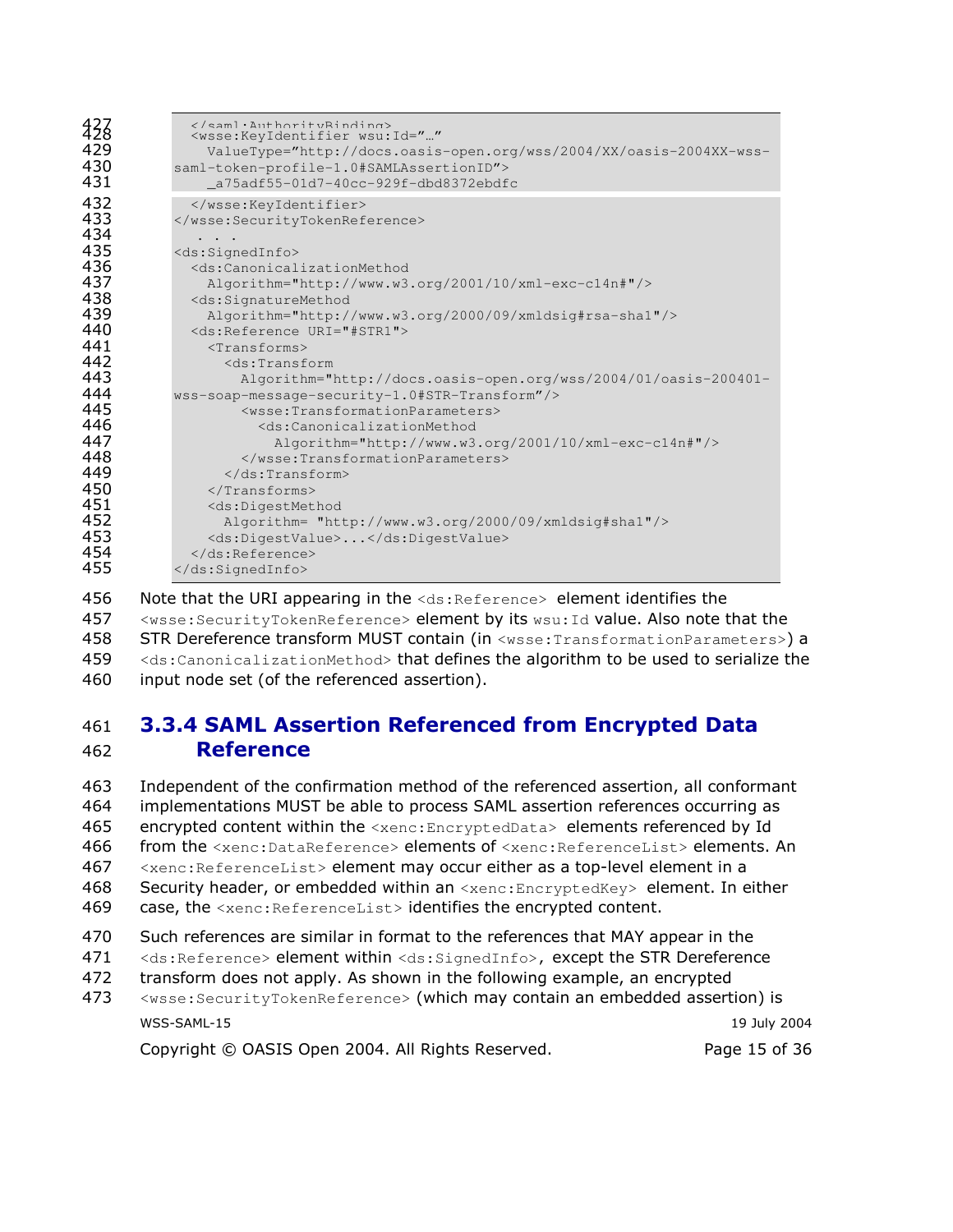474 referenced from an <xenc: DataReference> by including the identifier of the

475 <xenc: EncryptedData> element that contains the encrypted

476 <wsse:SecurityTokenReference> in the <xenc:DataReference>.

| 477<br>478<br>479<br>480<br>481<br>482<br>483<br>484<br>485<br>486<br>487 | <xenc:encrypteddata id="EncryptedSTR1"><br/><ds:keyinfo><br/><math>\langle</math>/ds:KeyInfo&gt;<br/><xenc:cipherdata><br/><xenc:ciphervalue></xenc:ciphervalue><br/></xenc:cipherdata><br/>/xenc:EncryptedData&gt;<br/><xenc:referencelist><br/><xenc:datareference uri="#EncryptedSTR1"></xenc:datareference><br/></xenc:referencelist></ds:keyinfo></xenc:encrypteddata> |
|---------------------------------------------------------------------------|-----------------------------------------------------------------------------------------------------------------------------------------------------------------------------------------------------------------------------------------------------------------------------------------------------------------------------------------------------------------------------|
|---------------------------------------------------------------------------|-----------------------------------------------------------------------------------------------------------------------------------------------------------------------------------------------------------------------------------------------------------------------------------------------------------------------------------------------------------------------------|

#### **3.4 Subject Confirmation of SAML Assertions** 488

489 The SAML profile of WSS: SOAP Message Security requires that systems support the 490 holder-of-key and sender-vouches methods of subject confirmation. It is strongly 491 RECOMMENDED that an XML signature be used to establish the relationship between 492 the message and the subject statements of the attached assertions. This is especially 493 RECOMMENDED whenever the SOAP message exchange is conducted over an 494 unprotected transport.

- 495 Any processor of SAML assertions MUST conform to the required validation and
- 496 processing rules defined in the SAML specification [SAMLCore] including the
- 497 validation of assertion signatures, and the processing of <saml: Condition> elements 498 within Assertions.
- 499 The following table enumerates the mandatory subject confirmation methods and 500 summarizes their associated processing models:

| <b>Mechanism</b>                                  | <b>RECOMMENDED Processing</b><br><b>Rules</b>                                                                                                                                                                                                                       |
|---------------------------------------------------|---------------------------------------------------------------------------------------------------------------------------------------------------------------------------------------------------------------------------------------------------------------------|
| urn:oasis:names:tc:SAML:1.0:cm:holder-<br>of-kev  | The attesting entity includes an XML<br>Signature that can be verified with<br>the key information in the<br><saml:confimationmethod> of the<br/>subject statements of the SAML<br/>assertion referenced for keyInfo by<br/>the Signature.</saml:confimationmethod> |
| urn:oasis:names:tc:SAML:1.0:cm:sender-<br>vouches | The attesting entity, (presumed to<br>be) different from the subject,<br>vouches for the verification of the                                                                                                                                                        |

WSS-SAML-15 19 July 2004 Copyright © OASIS Open 2004. All Rights Reserved. Page 16 of 36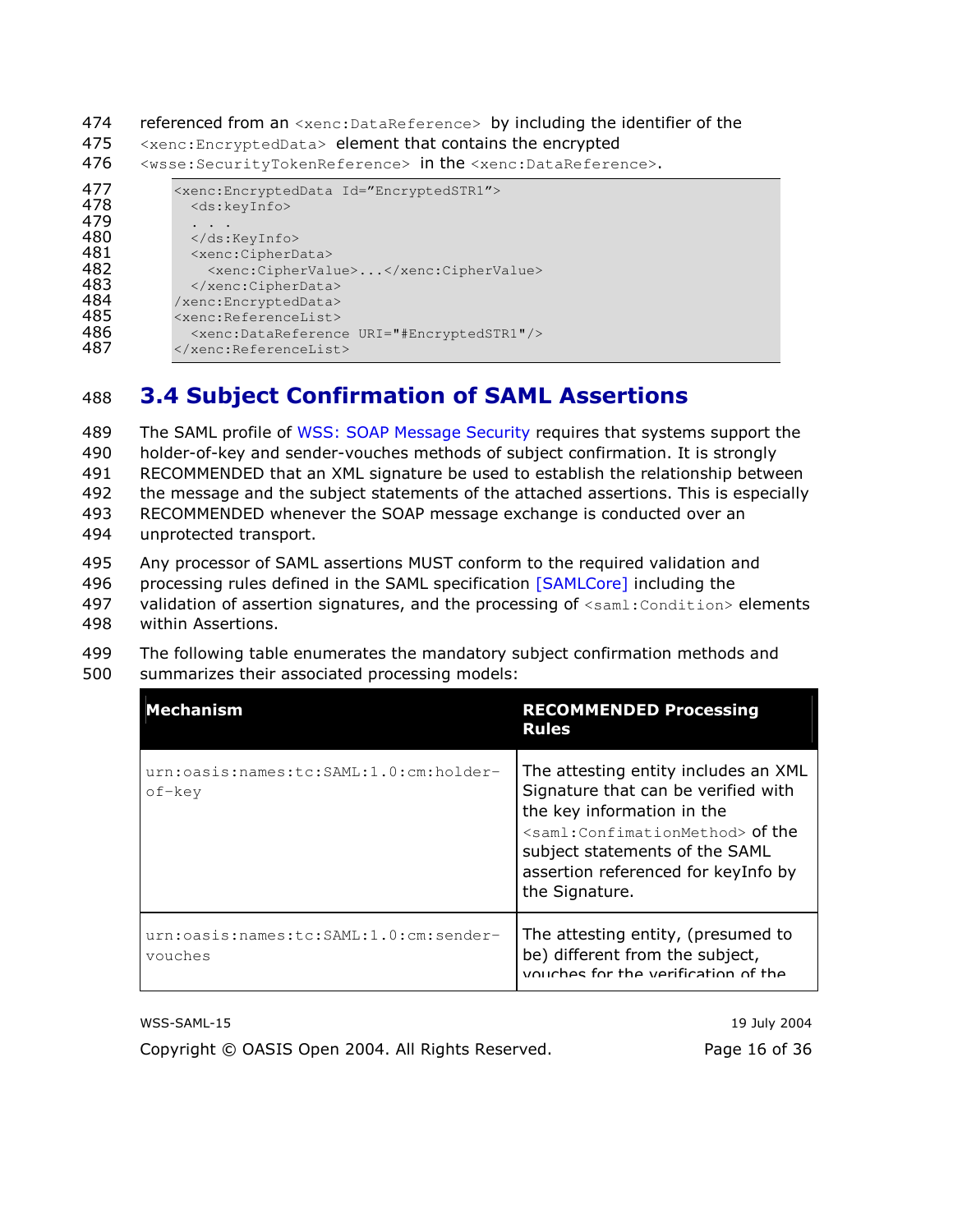501 Note that the high level processing model described in the following sections does 502 not differentiate between the attesting entity and the message sender as would be 503 necessary to guard against replay attacks. The high-level processing model also does 504 not take into account requirements for authentication of receiver by sender, or for 505 message or assertion confidentiality. These concerns must be addressed by means 506 other than those described in the high-level processing model (i.e. section 3.1).

#### 3.4.1 Holder-of-key Subject Confirmation Method 507

The following sections describe the holder-of-key method of establishing the 508 509 correspondence between a SOAP message and the subject of SAML assertions added

510 to the SOAP message according to this specification.

#### 3.4.1.1 Attesting Entity 511

512 An attesting entity uses the holder-of-key confirmation method to demonstrate that it is authorized to act as the subject of the SAML subject statements containing the 513 514 holder-of-key <saml:SubjectConfirmation> element. The subject statements that 515 will be confirmed by the holder-of-key method MUST include the following 516 <saml:SubjectConfirmation> element:

| <saml:subjectconfirmation></saml:subjectconfirmation> |
|-------------------------------------------------------|
| <saml:confirmationmethod></saml:confirmationmethod>   |
| urn:oasis:names:tc:SAML:1.0:cm:holder-of-key          |
|                                                       |
| <ds:keyinfo></ds:keyinfo>                             |
|                                                       |
|                                                       |

523 The <saml:SubjectConfirmation> element MUST include a <ds:KeyInfo> element

524 that identifies the public or secret kev<sup>3</sup> to be used to confirm the identity of the 525 subject.

Copyright © OASIS Open 2004. All Rights Reserved.

Page 17 of 36

<sup>&</sup>lt;sup>3</sup>[SAMLCore] defines KeyInfo of SubjectConfirmation as containing a "cryptographic key held by the subject". Demonstration of this key is sufficient to establish who is (or may act as the) subject. Moreover, since it cannot be proven that a confirmation key is known (or known only) by the subject whose identity it establishes, requiring that the key be held by the subject is an untestable requirement that adds nothing to WSS-SAML-15 19 July 2004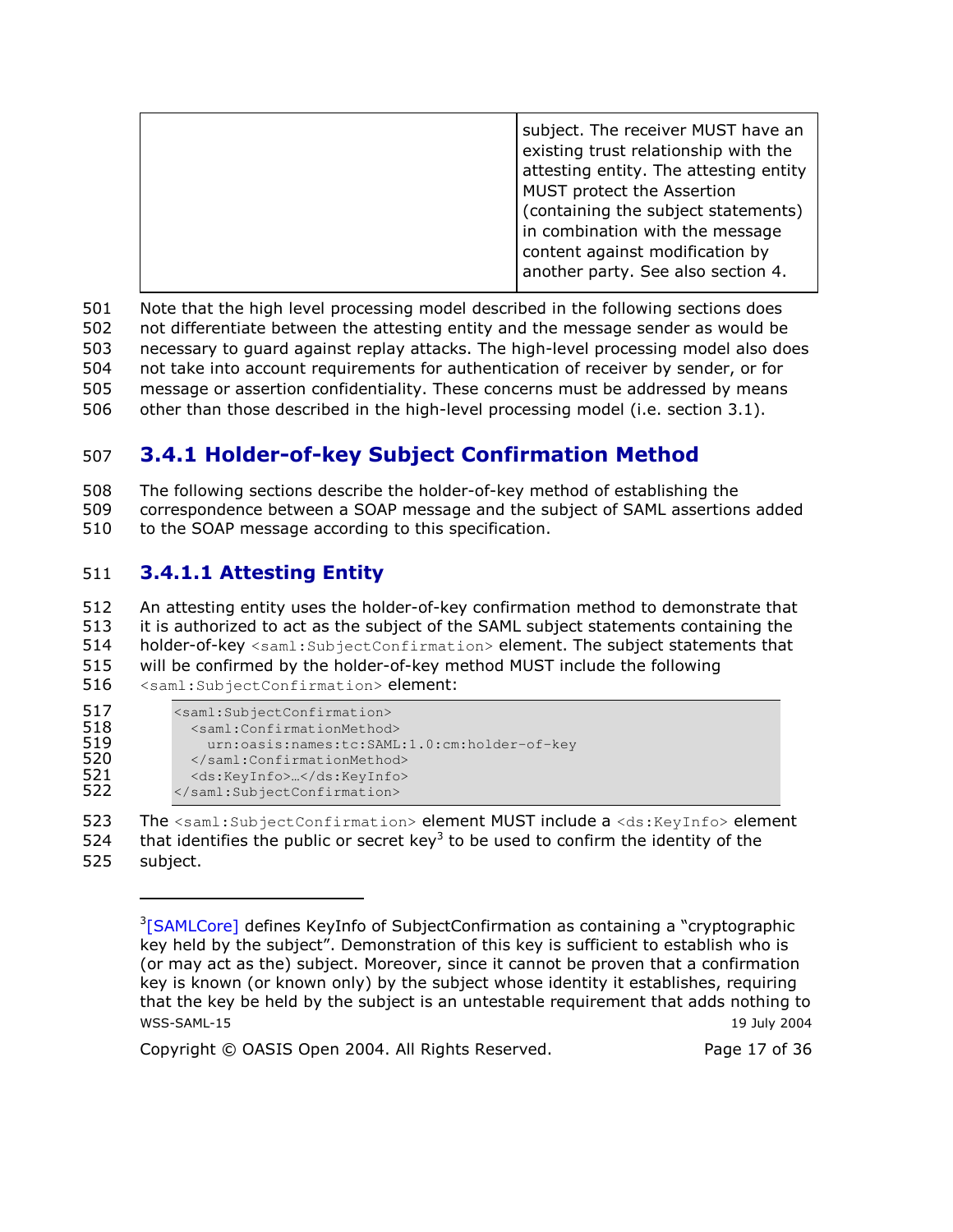- 526 To satisfy the associated confirmation method processing to be performed by the
- 527 message receiver, the attesting entity MUST demonstrate knowledge of the
- 528 confirmation key. The attesting entity MAY accomplish this by using the confirmation
- 529 key to sign content within the message and by including the resulting
- 530 <ds:Signature> element in the <wsse:Security> header. <ds:Signature>
- elements produced for this purpose MUST conform to the canonicalization and 531
- 532 token pre-pending rules defined in the WSS: SOAP Message Security specification.
- 533 SAML assertions that contain a holder-of-key <saml:SubjectConfirmation> element
- 534 SHOULD contain a <ds: Signature> element that protects the integrity of the
- 535 confirmation <ds: KeyInfo> established by the assertion authority.
- 536 The canonicalization method used to produce the <ds: Signature> elements used
- 537 to protect the integrity of SAML assertions MUST support the validation of these
- 538 <ds: Signature> elements in contexts (such as <wsse: Security> header elements)
- 539 other than those in which the signatures were calculated.

#### 540 **3.4.1.2 Receiver**

541 Of the SAML assertions it selects for processing, a message receiver MUST NOT 542 accept assertions containing a holder-of-key <saml:ConfirmationMethod>, unless 543 the receiver has validated the integrity of the assertions and the attesting entity has 544 demonstrated knowledge of the key identified by the  $\langle ds : k(y) \rangle$  element of the 545 <saml:SubjectConfirmation> element.

If the receiver determines that the attesting entity has demonstrated knowledge of a 546 547 subject confirmation key, then the SAML assertions containing the confirmation key MAY be attributed to the attesting entity and any elements of the message whose 548 549 integrity is protected by the subject confirmation key MAY be considered to have 550 been provided by the subject.

#### 551 **3.4.1.3 Example**

552 The following example illustrates the use of the holder-of-key subject confirmation 553 method to establish the correspondence between the SOAP message and the subject 554 of the SAML assertions in the <wsse: Security> header:

```
555
           <?xml:version="1.0" encoding="UTF-8"?>
556<br>557
           <S12:Envelope>
             xmlns:xsi="http://www.w3.org/2001/XMLSchema-instance"
558
             xmlns:xsd="http://www.w3.org/2001/XMLSchema">
559<br>560
             <S12:Header>
561
                <wsse:Security>
```
the strength of the confirmation mechanism. The OASIS Security Services Technical Committee has resolved to remove the phrase "held by the subject" from the definition of KeyInfo of SubjectConfirmation.

| WSS-SAML-15                                       | 19 July 2004  |
|---------------------------------------------------|---------------|
| Copyright © OASIS Open 2004. All Rights Reserved. | Page 18 of 36 |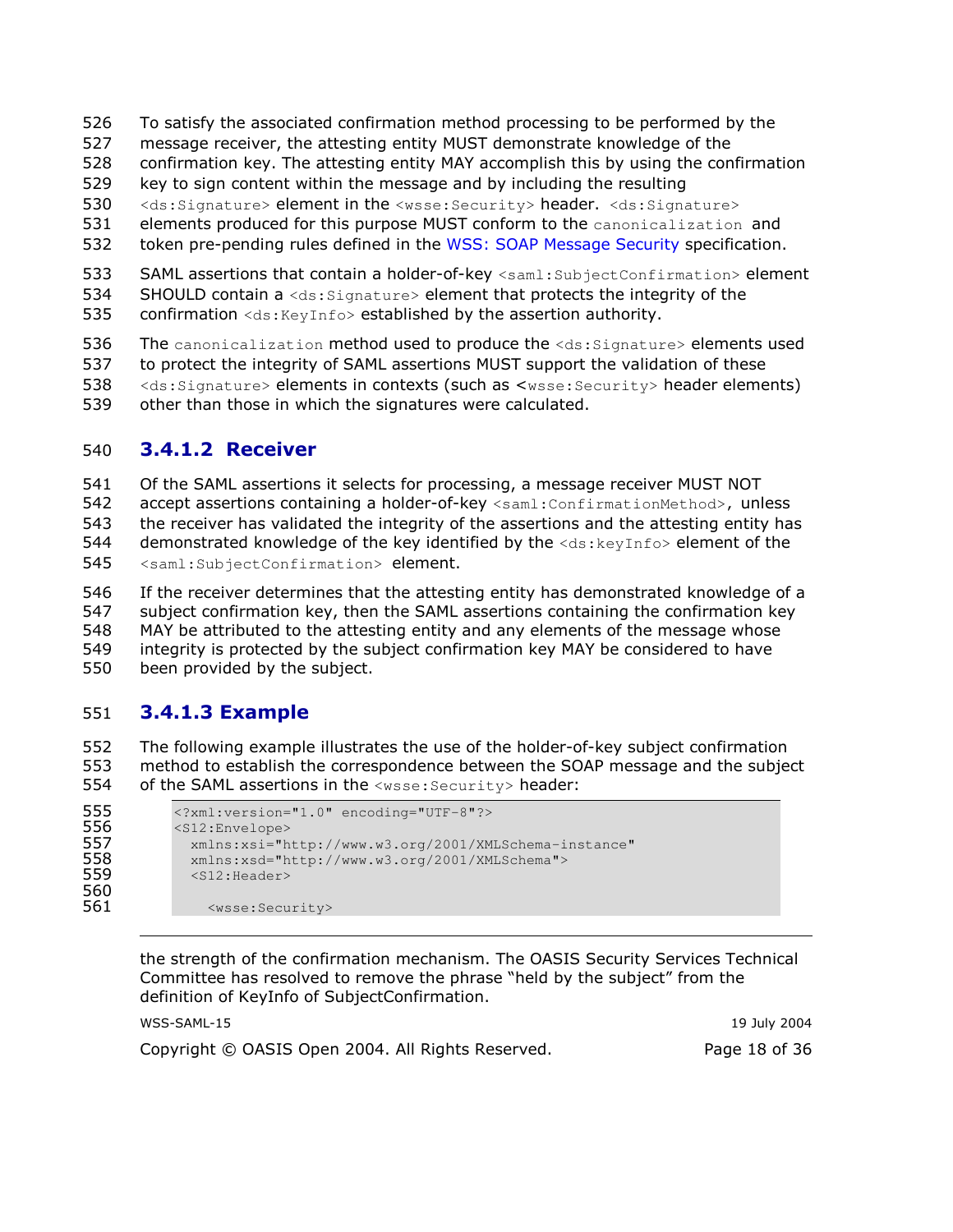| 563<br>563<br>564<br>565<br>566<br>567 | $<$ sam $\cdot$ Assertion<br>AssertionID=" a75adf55-01d7-40cc-929f-dbd8372ebdfc"<br>IssueInstant="2003-04-17T00:46:02Z"<br>Issuer="www.opensaml.org"<br>MajorVersion="1"<br>MinorVersion="1" |
|----------------------------------------|----------------------------------------------------------------------------------------------------------------------------------------------------------------------------------------------|
| 568                                    | xmlns="urn:oasis:names:tc:SAML:1.0:assertion">                                                                                                                                               |
| 569                                    | <saml:conditions></saml:conditions>                                                                                                                                                          |
| 570                                    | NotBefore="2002-06-19T16:53:33.173Z"                                                                                                                                                         |
| 571                                    | NotOnOrAfter="2002-06-19T17:08:33.173Z"/>                                                                                                                                                    |
| 572                                    | <saml:attributestatement></saml:attributestatement>                                                                                                                                          |
| 573                                    | <saml:subject></saml:subject>                                                                                                                                                                |
| 574                                    | <saml:nameidentifier< th=""></saml:nameidentifier<>                                                                                                                                          |
| 575                                    | NameQualifier="www.example.com"                                                                                                                                                              |
| 576                                    | $\text{Format} = \text{""}$                                                                                                                                                                  |
| 577                                    | uid=joe, ou=people, ou=saml-demo, o=baltimore.com                                                                                                                                            |
| 578                                    |                                                                                                                                                                                              |
| 579                                    | <saml:subjectconfirmation></saml:subjectconfirmation>                                                                                                                                        |
| 580                                    | <saml:confirmationmethod></saml:confirmationmethod>                                                                                                                                          |
| 581                                    | urn:oasis:names:tc:SAML:1.0:cm:holder-of-key                                                                                                                                                 |
| 582                                    |                                                                                                                                                                                              |
| 583                                    | <ds:keyinfo></ds:keyinfo>                                                                                                                                                                    |
| 584                                    | <ds:keyvalue></ds:keyvalue>                                                                                                                                                                  |
| 585                                    |                                                                                                                                                                                              |
| 586<br>587<br>588                      | <br>                                                                                                                                                                                         |
| 589<br>590                             | <saml:attribute<br>AttributeName="MemberLevel"<br/>AttributeNamespace="http://www.oasis.open.</saml:attribute<br>                                                                            |
| 591                                    | org/Catalyst2002/attributes">                                                                                                                                                                |
| 592                                    | <saml:attributevalue>qold</saml:attributevalue>                                                                                                                                              |
| 593                                    |                                                                                                                                                                                              |
| 594                                    | <saml:attribute< th=""></saml:attribute<>                                                                                                                                                    |
| 595                                    | AttributeName="E-mail"                                                                                                                                                                       |
| 596                                    | AttributeNamespace="http://www.oasis.open.                                                                                                                                                   |
| 597                                    | org/Catalyst2002/attributes">                                                                                                                                                                |
| 598                                    | <saml:attributevalue>joe@yahoo.com</saml:attributevalue>                                                                                                                                     |
| 599                                    |                                                                                                                                                                                              |
| 600                                    |                                                                                                                                                                                              |
| 601                                    | <ds:signature></ds:signature>                                                                                                                                                                |
| 602                                    |                                                                                                                                                                                              |
| 603<br>604<br>605                      | <ds:signature><br/><ds:signedinfo></ds:signedinfo></ds:signature>                                                                                                                            |
| 606                                    | <ds:canonicalizationmethod< th=""></ds:canonicalizationmethod<>                                                                                                                              |
| 607                                    | Algorithm="http://www.w3.org/2001/10/xml-exc-c14n#"/>                                                                                                                                        |
| 608                                    | <ds:signaturemethod< td=""></ds:signaturemethod<>                                                                                                                                            |
| 609                                    | Algorithm="http://www.w3.org/2000/09/xmldsig#rsa-sha1"/>                                                                                                                                     |
| 610                                    | <ds:reference< td=""></ds:reference<>                                                                                                                                                        |
| 611                                    | $URI = "$ #MsqBody">                                                                                                                                                                         |
| 612                                    | <ds:digestmethod< th=""></ds:digestmethod<>                                                                                                                                                  |
| 613                                    | Algorithm="http://www.w3.org/2000/09/xmldsig#shal"/>                                                                                                                                         |
| 614                                    | <ds:digestvalue>GyGsF0Pi4xPU</ds:digestvalue>                                                                                                                                                |
| 615                                    |                                                                                                                                                                                              |
| 616                                    |                                                                                                                                                                                              |
| 617                                    | <ds:signaturevalue>HJJWbvqW9E84vJVQk</ds:signaturevalue>                                                                                                                                     |

 $WSS$ -SAML-15 and the contract of the contract of the contract of the contract of the contract of the contract of the contract of the contract of the contract of the contract of the contract of the contract of the contract

Copyright © OASIS Open 2004. All Rights Reserved.

19 July 2004 Page 19 of 36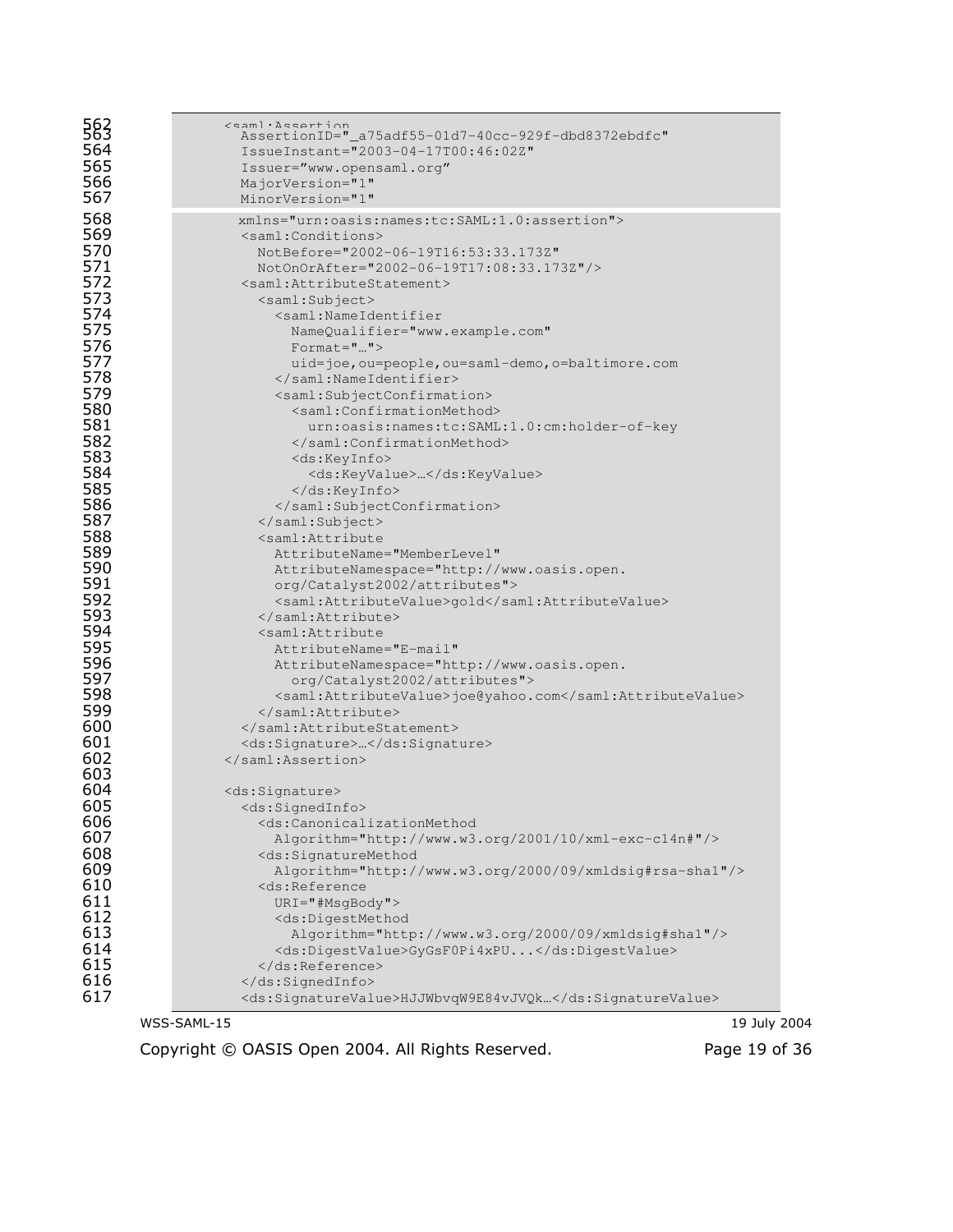| 618 | <ds:keyinfo></ds:keyinfo>                                                 |
|-----|---------------------------------------------------------------------------|
| 619 | <wsse:securitytokenreference wsu:id="STR1"></wsse:securitytokenreference> |
| 620 | <wsse:keyidentifier <="" th="" wsu:id=""></wsse:keyidentifier>            |
| 621 | ValueType="http://docs.oasis-open.org/wss/2004/XX/oasis-                  |
| 622 | 2004XX-wss-saml-token-profile-1.0#SAMLAssertionID">                       |
| 623 | a75adf55-01d7-40cc-929f-dbd8372ebdfc                                      |
| 624 |                                                                           |
| 625 |                                                                           |
| 626 | $\langle$ /ds:KeyInfo>                                                    |
| 627 |                                                                           |
| 628 |                                                                           |
| 629 |                                                                           |
| 630 | $\langle$ /S12:Header>                                                    |
|     |                                                                           |
| 631 | <s12:body wsu:id="MsqBody"></s12:body>                                    |
| 632 | <reportrequest></reportrequest>                                           |
| 633 | <tickersymbol>SUNW</tickersymbol>                                         |
| 634 |                                                                           |
| 635 | $\langle$ /S12:Body>                                                      |
| 636 |                                                                           |
|     |                                                                           |

#### **3.4.2 Sender-vouches Subject Confirmation Method** 637

The following sections describe the sender-vouches method of establishing the 638 639 correspondence between a SOAP message and the SAML assertions added to the 640 SOAP message according to the SAML profile of WSS: SOAP Message Security.

#### 3.4.2.1 Attesting Entity 641

642 An attesting entity uses the sender-vouches confirmation method to assert that it is 643 acting on behalf of the subject of SAML subject statements containing a sender-644 vouches <saml: SubjectConfirmation> element. The subject statements that the 645 attesting entity will confirm by the sender-vouches method MUST include the 646 following <saml:SubjectConfirmation> element:

| 647 | <saml:subjectconfirmation></saml:subjectconfirmation> |
|-----|-------------------------------------------------------|
| 648 | <saml:confirmationmethod></saml:confirmationmethod>   |
| 649 | urn:oasis:names:tc:SAML:1.0:cm:sender-vouches         |
| 650 |                                                       |
| 651 |                                                       |

652 To satisfy the associated confirmation method processing of the receiver, the 653 attesting entity MUST protect the vouched for SOAP message content such that the receiver can determine when it has been altered by another party. The attesting 654 655 entity MUST also cause the vouched for subject statements (as necessary) and their 656 binding to the message contents to be protected such that unauthorized modification 657 can be detected. The attesting entity MAY satisfy these requirements by including in 658 the corresponding <wsse: Security> header a <ds: Signature> element that it 659 prepares by using its key to sign the relevant message content and assertions. As 660 defined by the XML Signature specification, the attesting entity MAY identify its key by including a <ds: KeyInfo> element within the <ds: Signature> element. 661

| WSS-SAML-15                                       | 19 July 2004  |
|---------------------------------------------------|---------------|
| Copyright © OASIS Open 2004. All Rights Reserved. | Page 20 of 36 |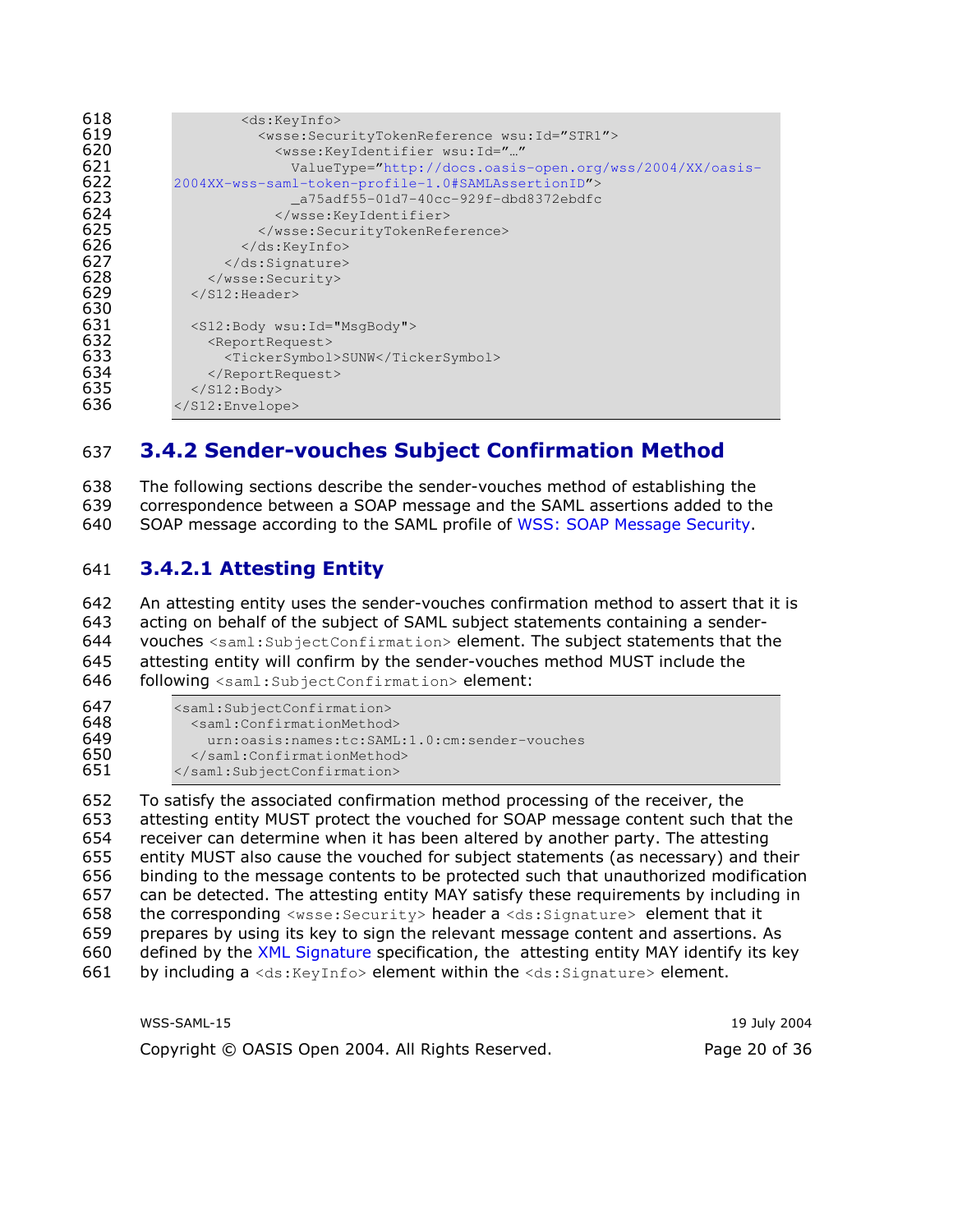- A <ds: Signature> element produced for this purpose MUST conform to the 662
- 663 canonicalization and token prepending rules defined in the WSS: SOAP Message 664 Security specification.

#### **3.4.2.2 Receiver** 665

666 Of the SAML assertions it selects for processing, a message receiver MUST NOT 667 accept assertions containing a sender-vouches <saml:ConfirmationMethod> unless the assertions and SOAP message content being vouched for are protected (as 668 669 described above) by an attesting entity who is trusted by the receiver to act on 670 behalf of the subject of the assertions.

#### **3.4.2.3 Example** 671

672 The following example illustrates an attesting entity's use of the sender-vouches 673 subject confirmation method with an associated <ds: Signature> element to 674 establish its identity and to assert that it has sent the message body on behalf of the

- 675 subject(s) of the assertion referenced by "STR1".
- 676 The assertion referenced by "STR1" is not included in the message. "STR1" is

677 referenced by <ds:reference> from <ds:SignedInfo>. The ds:reference>

678 includes the STR-transform to cause the assertion, not the

<SecurityTokeReference> to be included in the digest calculation. "STR1" includes 679 680 an <AuthorityBinding> element that utilizes the remote assertion referencing

- 681 technique depicted in the example of section 3.3.3.
- 682 The SAML assertion embedded in the header and referenced by "STR2" from

683 <ds: KeyInfo> corresponds to the attesting entity. The private key corresponding to

- 684 the public confirmation key occurring in the assertion is used to sign together the
- 685 message body and assertion referenced by "STRI".

```
686
          <?xml:version="1.0" encoding="UTF-8"?>
687
          <S12:Envelope>
688
            xmlns:xsi="http://www.w3.org/2001/XMLSchema-instance"
689
           xmlns:xsd="http://www.w3.org/2001/XMLSchema">
690
           <S12:Header>
691
              <wsse:Security>
692
693
                <saml:Assertion
694
                 AssertionID="_a75adf55-01d7-40cc-929f-dbd8372ebdfc"
695
                 IssueInstant="2003-04-17T00:46:02Z"
696
                 Issuer="www.opensaml.org"
                 MajorVersion="1"
697
698
                 MinorVersion="1"
699
                 xmlns="urn:oasis:names:tc:SAML:1.0:assertion">
700
                  <saml:Conditions>
701
                   NotBefore="2002-06-19T16:53:33.173Z"
702
                   NotOnOrAfter="2002-06-19T17:08:33.173Z"/>
703
                 <saml:AttributeStatement>
704
                    <saml:Subject>
705
                      <saml:NameIdentifier
```
WSS-SAML-15

Copyright © OASIS Open 2004. All Rights Reserved.

19 July 2004 Page 21 of 36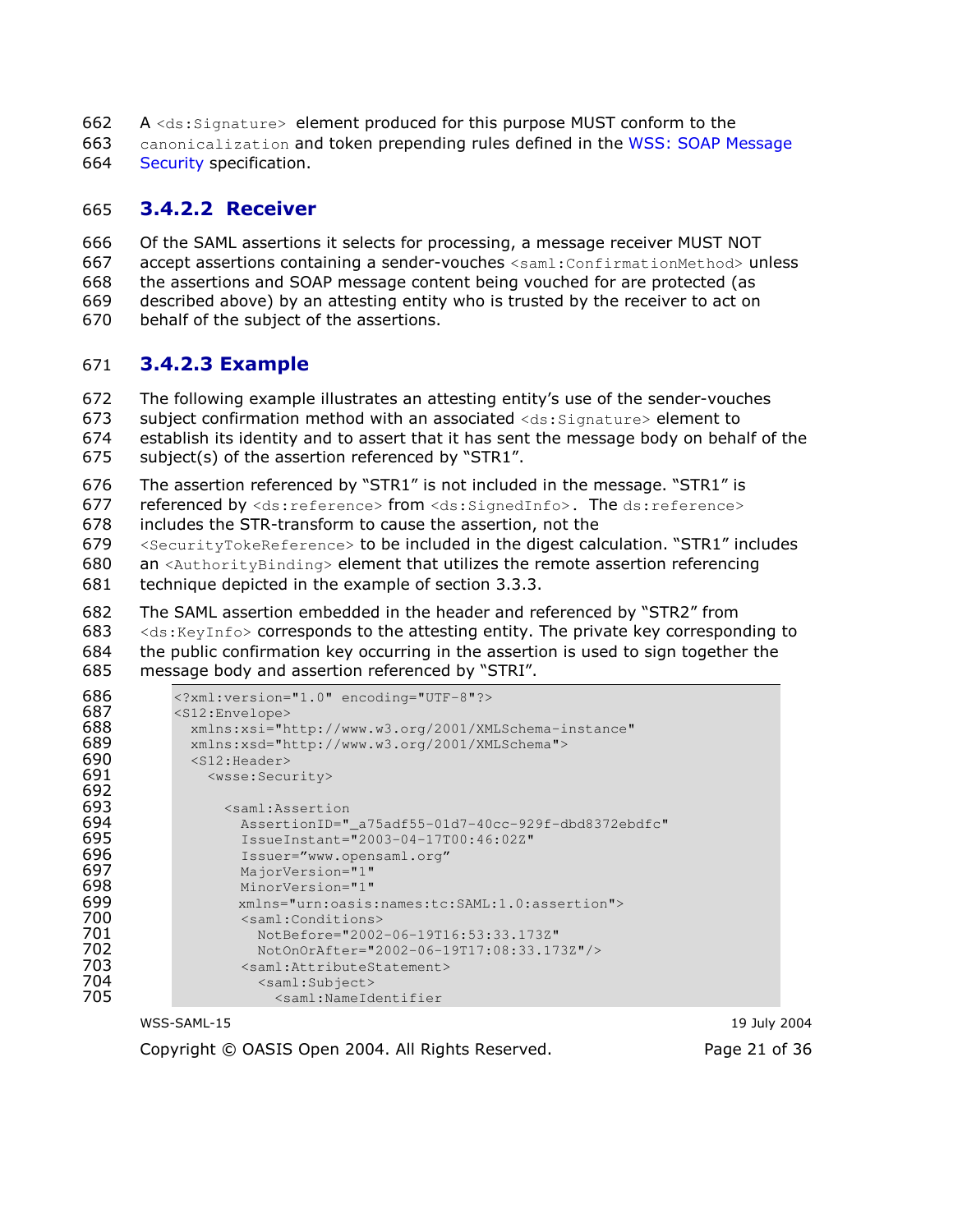| 706<br>707 | NameQualifier="www.example.com"<br>$\text{Format} = ""$                                                                       |
|------------|-------------------------------------------------------------------------------------------------------------------------------|
| 708        | uid=proxy, ou=system, ou=saml-demo, o=baltimore.com                                                                           |
| 709        |                                                                                                                               |
| 710        | <saml:subjectconfirmation></saml:subjectconfirmation>                                                                         |
| 711<br>712 | <saml:confirmationmethod></saml:confirmationmethod>                                                                           |
| 713        | urn:oasis:names:tc:SAML:1.0:cm:holder-of-key<br>                                                                              |
| 714        | <ds:keyinfo></ds:keyinfo>                                                                                                     |
| 715        | <ds:keyvalue></ds:keyvalue>                                                                                                   |
|            |                                                                                                                               |
| 716<br>717 |                                                                                                                               |
| 718        |                                                                                                                               |
| 719        | <saml:attribute< th=""></saml:attribute<>                                                                                     |
| 720        | .                                                                                                                             |
| 721        |                                                                                                                               |
| 722        |                                                                                                                               |
| 723        |                                                                                                                               |
| 724        |                                                                                                                               |
| 725<br>726 |                                                                                                                               |
| 727        | <wsse:securitytokenreference wsu:id="STR1"><br/><saml:authoritybinding></saml:authoritybinding></wsse:securitytokenreference> |
| 728        | saml:Binding="urn:oasis:names:tc:SAML:1.0:bindings:SOAP-                                                                      |
| 729        | binding"                                                                                                                      |
| 730        | saml:Location="http://www.opensaml.org/SAML-Authority"                                                                        |
| 731        | saml:AuthorityKind= "samlp:AssertionIdReference"                                                                              |
| 732        |                                                                                                                               |
| 733        | <wsse:keyidentifier <="" th="" wsu:id=""></wsse:keyidentifier>                                                                |
| 734        | ValueType="http://docs.oasis-open.org/wss/2004/XX/oasis-                                                                      |
| 735        | 2004XX-wss-saml-token-profile-1.0#SAMLAssertionID">                                                                           |
| 736<br>737 | _a75adf55-01d7-40cc-929f-dbd8372ebdbe                                                                                         |
| 738        |                                                                                                                               |
| 739        |                                                                                                                               |
| 740        | <ds:signature></ds:signature>                                                                                                 |
| 741        | <ds:signedinfo></ds:signedinfo>                                                                                               |
| 742        | <ds:canonicalizationmethod< th=""></ds:canonicalizationmethod<>                                                               |
| 743        | Algorithm="http://www.w3.org/2001/10/xml-exc-c14n#"/>                                                                         |
| 744        | <ds:signaturemethod< th=""></ds:signaturemethod<>                                                                             |
| 745        | Algorithm="http://www.w3.org/2000/09/xmldsig#rsa-shal"/>                                                                      |
| 746        | <ds:reference uri="#STR1"></ds:reference>                                                                                     |
| 747        | $<$ Transforms $>$                                                                                                            |
| 748<br>749 | <ds:transform< th=""></ds:transform<>                                                                                         |
| 750        | Algorithm="http://docs.oasis-<br>open.org/wss/2004/01/oasis-200401-wss-soap-message-security-1.0#STR-                         |
| 751        | $Transform$ "/>                                                                                                               |
| 752        | <wsse:transformationparameters></wsse:transformationparameters>                                                               |
| 753        | <ds:canonicalizationmethod< th=""></ds:canonicalizationmethod<>                                                               |
| 754        | Algorithm="http://www.w3.org/2001/10/xml-exc-                                                                                 |
| 755        | $c14n$ # $''$ />                                                                                                              |
| 756        |                                                                                                                               |
| 757        | $\langle$ /ds:Transform>                                                                                                      |
| 758        | $\langle$ /Transforms>                                                                                                        |
| 759        | <ds:digestmethod< th=""></ds:digestmethod<>                                                                                   |
| 760<br>761 | Algorithm= "http://www.w3.org/2000/09/xmldsig#sha1"/>                                                                         |
|            | <ds:digestvalue></ds:digestvalue>                                                                                             |

Copyright © OASIS Open 2004. All Rights Reserved.

19 July 2004 Page 22 of 36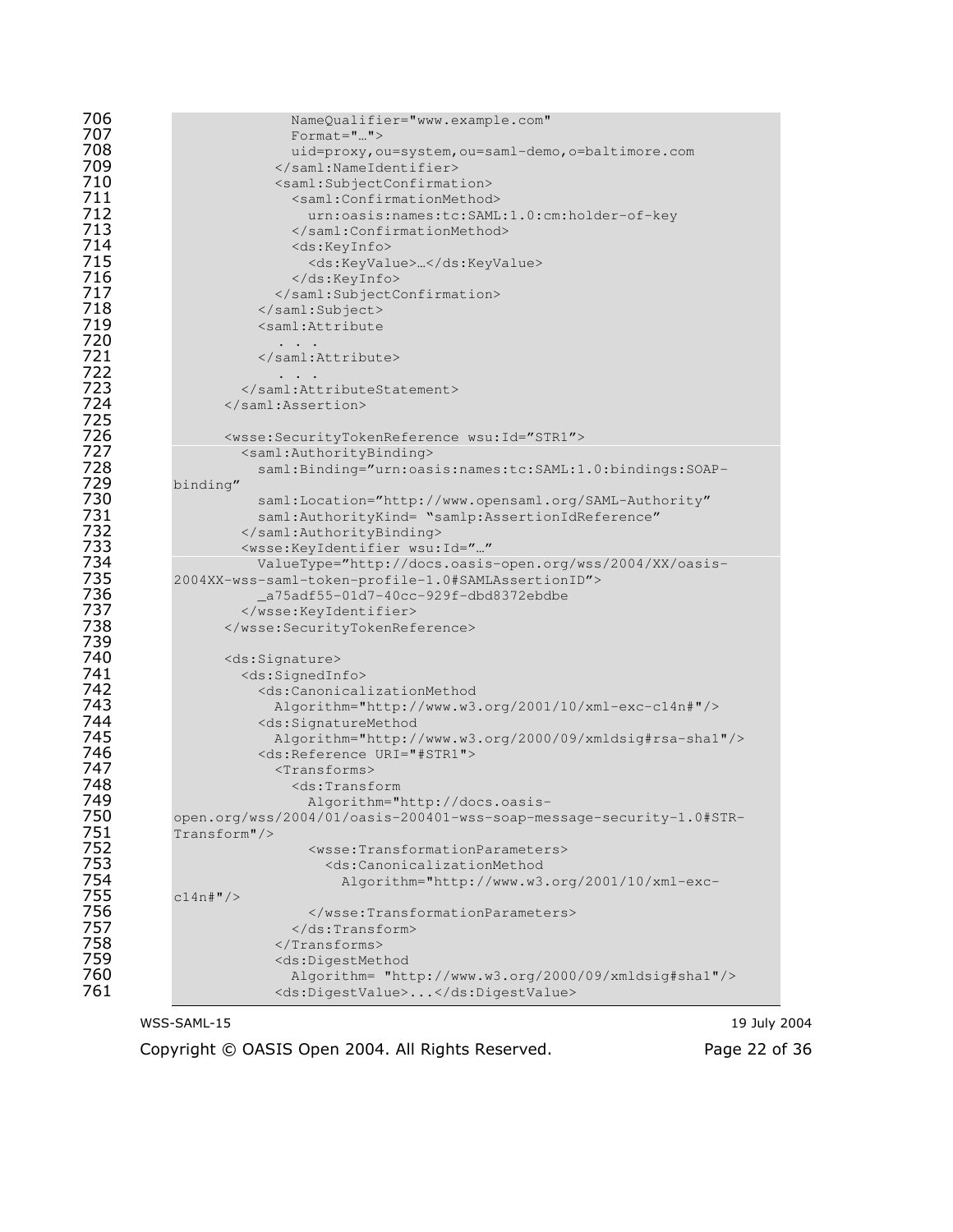| 762 |                                                                           |
|-----|---------------------------------------------------------------------------|
| 763 | <ds:reference uri="#MsqBody"></ds:reference>                              |
| 764 | <ds:digestmethod< th=""></ds:digestmethod<>                               |
| 765 | Algorithm="http://www.w3.org/2000/09/xmldsig#sha1"/>                      |
| 766 | <ds:digestvalue></ds:digestvalue>                                         |
| 767 |                                                                           |
| 768 |                                                                           |
| 769 | <ds:signaturevalue>HJJWbvqW9E84vJVQk</ds:signaturevalue>                  |
| 770 | <ds:keyinfo></ds:keyinfo>                                                 |
| 771 | <wsse:securitytokenreference wsu:id="STR2"></wsse:securitytokenreference> |
| 772 | <wsse:keyidentifier <="" th="" wsu:id=""></wsse:keyidentifier>            |
| 773 | ValueType="http://docs.oasis-open.org/wss/2004/XX/oasis-                  |
| 774 | 2004XX-wss-saml-token-profile-1.0#SAMLAssertion-1.1">                     |
| 775 | _a75adf55-01d7-40cc-929f-dbd8372ebdfc                                     |
| 776 |                                                                           |
| 777 |                                                                           |
| 778 | $\langle$ /ds:KeyInfo>                                                    |
| 779 | $\langle$ /ds:Signature>                                                  |
| 780 |                                                                           |
| 781 | $\langle$ /S12:Header>                                                    |
| 782 |                                                                           |
| 783 | <s12:body wsu:id="MsgBody"></s12:body>                                    |
| 784 | <reportrequest></reportrequest>                                           |
| 785 | <tickersymbol>SUNW</tickersymbol>                                         |
| 786 |                                                                           |
| 787 | $\langle$ /S12:Body>                                                      |
| 788 |                                                                           |

#### **3.5 Error Codes** 789

790 When a system that implements the SAML token profile of WSS: SOAP Message 791 Security does not perform its normal processing because of an error detected during 792 the processing of a security header, it MAY choose to report the cause of the error 793 using the SOAP fault mechanism. The SAML token profile of WSS: SOAP Message 794 Security does not require that SOAP faults be returned for such errors, and systems 795 that choose to return faults SHOULD take care not to introduce any security 796 vulnerabilities as a result of the information returned in error responses.

797 Systems that choose to return faults SHOULD respond with the error codes defined 798 in the WSS: SOAP Message Security specification. The RECOMMENDED

799 correspondence between the common assertion processing failures and the error

800 codes defined in WSS: SOAP Message Security are defined in the following table:

| <b>Assertion Processing Error (faultString)</b>                                             | <b>RECOMMENDED Error(Faultcode)</b> |
|---------------------------------------------------------------------------------------------|-------------------------------------|
| A referenced SAML assertion could not be<br>retrieved.                                      | wsse:SecurityTokenUnavailable       |
| An assertion contains a <saml: condition=""><br/>element that the receiver does not</saml:> | wsse:UnsupportedSecurityToken       |

WSS-SAML-15

19 July 2004

Copyright © OASIS Open 2004. All Rights Reserved.

Page 23 of 36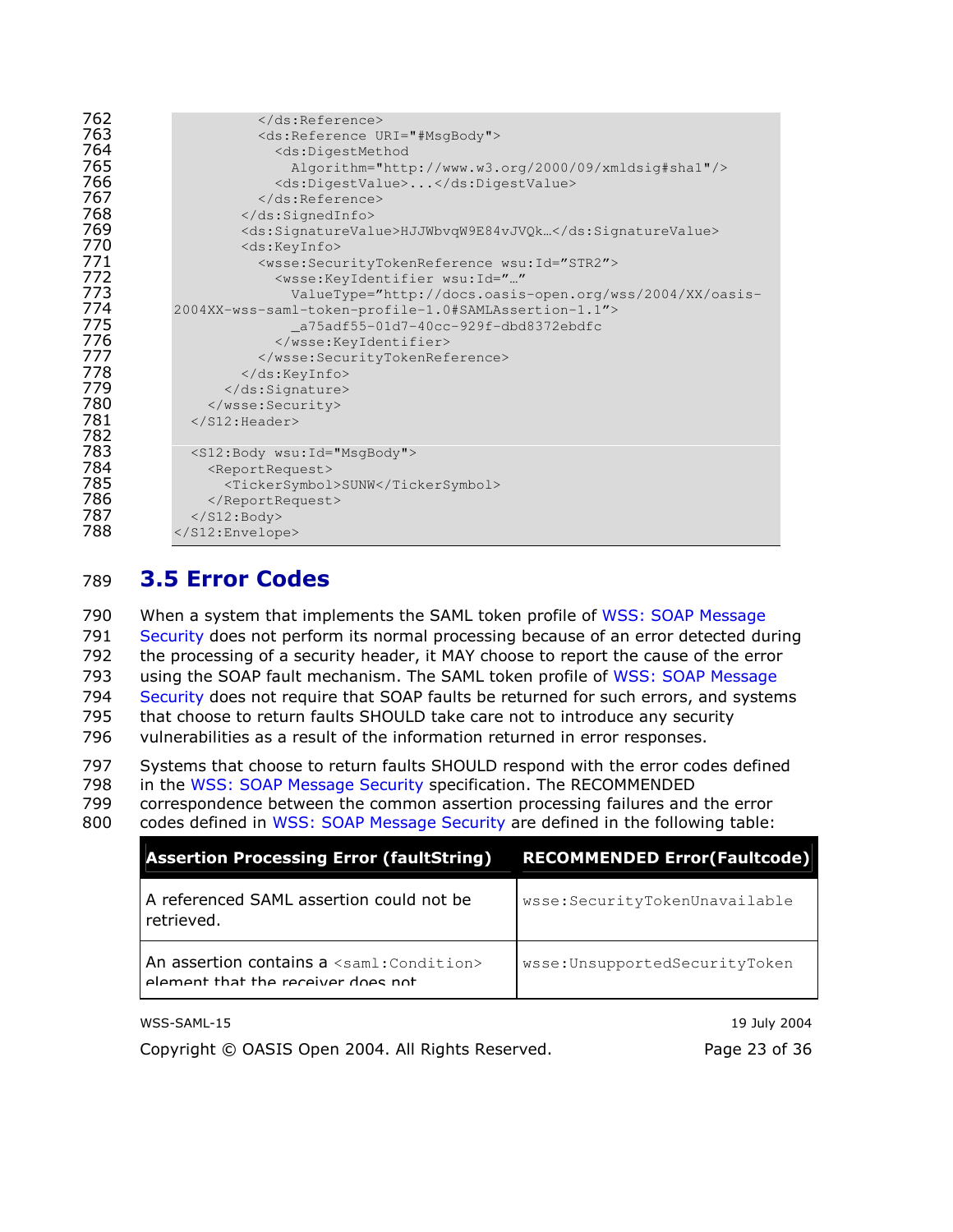| understand.                                                                    |                               |
|--------------------------------------------------------------------------------|-------------------------------|
| A signature within an assertion or referencing<br>an assertion is invalid.     | wsse:FailedCheck              |
| The issuer of an assertion is not acceptable to<br>the receiver.               | wsse:InvalidSecurityToken     |
| The receiver does not understand the<br>extension schema used in an assertion. | wsse:UnsupportedSecurityToken |

The preceding table defines fault strings and codes in a form suitable to be used with SOAP 1.1. The WSS: SOAP Message Security specification describes how to map 801

802

803 SOAP 1.1 fault constructs to the SOAP 1.2 fault constructs.

> WSS-SAML-15 Copyright © OASIS Open 2004. All Rights Reserved.

19 July 2004 Page 24 of 36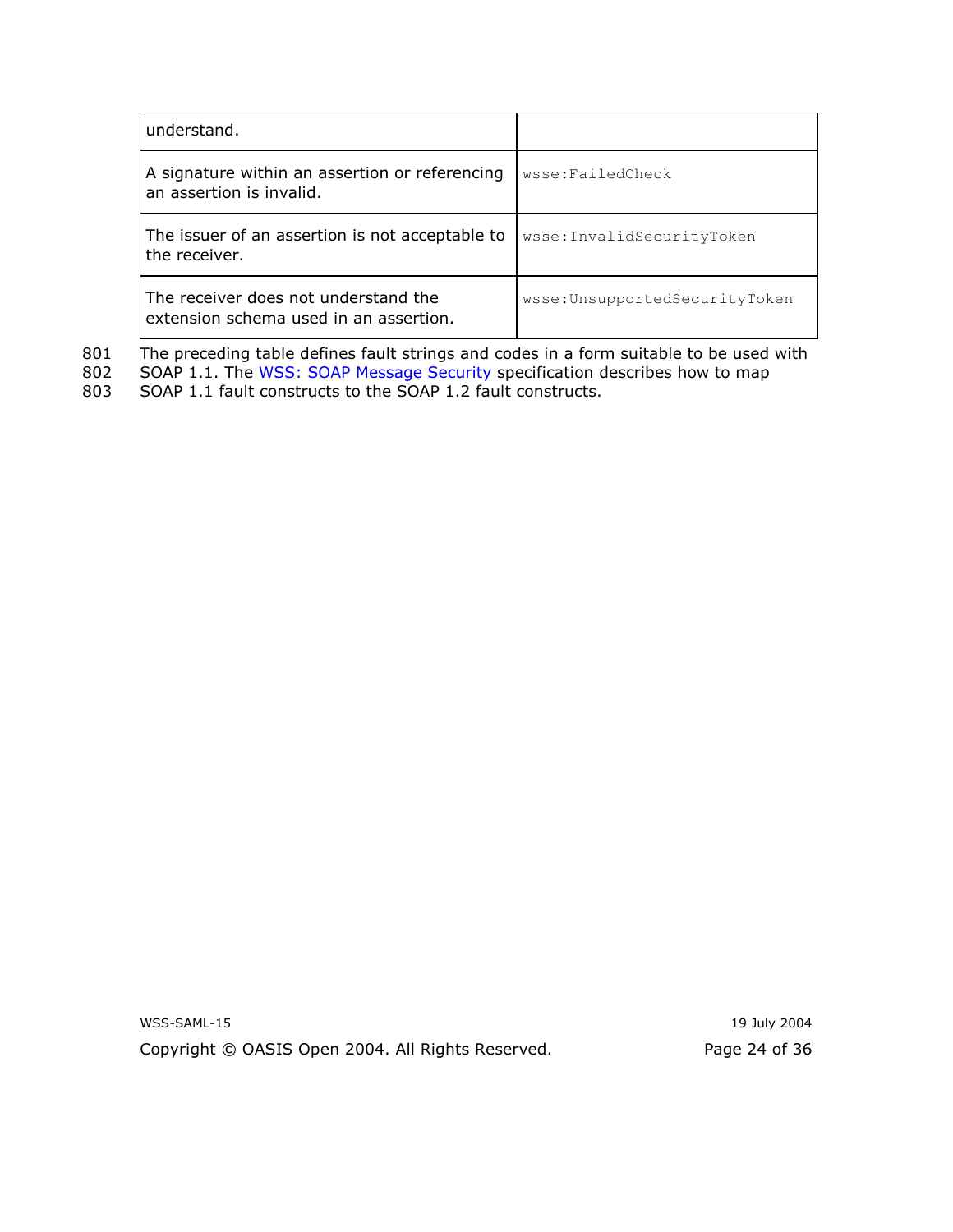#### **4 Threat Model and Countermeasures** 804 (Non-Normative) 805

806 This document defines the mechanisms and procedures for securely attaching SAML 807 assertions to SOAP messages. SOAP messages are used in multiple contexts, 808 specifically including cases where the message is transported without an active 809 session, the message is persisted, or the message is routed through a number of 810 intermediaries. Such a general context of use suggests that users of this profile must 811 be concerned with a variety of threats.

812 In general, the use of SAML assertions with WSS: SOAP Message Security introduces

813 no new threats beyond those identified for SAML or by the WSS: SOAP Message

814 Security specification. The following sections provide an overview of the

815 characteristics of the threat model, and the countermeasures that SHOULD be

816 adopted for each perceived threat.

#### **4.1 Eavesdropping** 817

818 Eavesdropping is a threat to the SAML token profile of WSS: SOAP Message Security

819 in the same manner as it is a threat to any network protocol. The routing of SOAP

820 messages through intermediaries increases the potential incidences of

821 eavesdropping. Additional opportunities for eavesdropping exist when SOAP 822 messages are persisted.

823 To provide maximum protection from eavesdropping, assertions, assertion

824 references, and sensitive message content SHOULD be encrypted such that only the

825 intended audiences can view their content. This approach removes threats of

826 eavesdropping in transit, but MAY not remove risks associated with storage or poor 827 handling by the receiver.

828 Transport-layer security MAY be used to protect the message and contained SAML 829 assertions and/or references from eavesdropping while in transport, but message

830 content MUST be encrypted above the transport if it is to be protected from 831 eavesdropping by intermediaries.

#### 832 4.2 Replay

833 Reliance on authority protected (e.g. signed) assertions with a holder-of-key subject

834 confirmation mechanism precludes all but a holder of the key from binding the

835 assertions to a SOAP message. Although this mechanism effectively restricts data

836 origin to a holder of the confirmation key, it does not, by itself, provide the means to

837 detect the capture and resubmission of the message by other parties.

WSS-SAML-15 19 July 2004 Copyright © OASIS Open 2004. All Rights Reserved. Page 25 of 36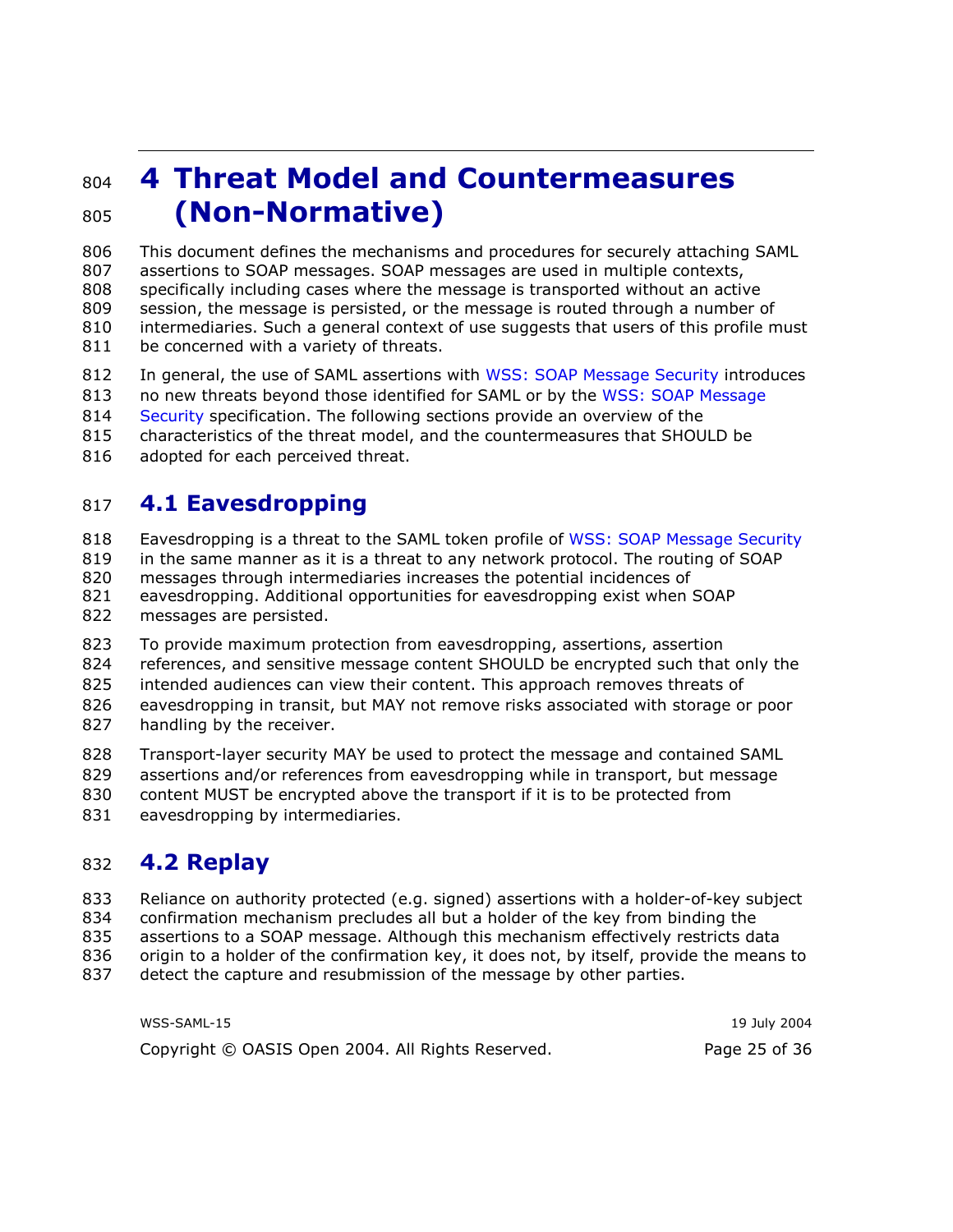- 838 Assertions that contain a sender-vouches confirmation mechanism introduce another
- 839 dimension to replay vulnerability if the assertions impose no restriction on the
- 840 entities that may use or reuse the assertions.
- 841 Replay attacks can be detected by receivers if message senders include additional
- 842 message identifying information (e.g. timestamps, nonces, and or recipient
- 843 identifiers) within origin protected message content and receivers check this
- 844 information against previously received values.

#### **4.3 Message Insertion** 845

846 The SAML token profile of WSS: SOAP Message Security is not vulnerable to 847 message insertion attacks.

#### **4.4 Message Deletion** 848

849 The SAML token profile of WSS: SOAP Message Security is not vulnerable to 850 message deletion attacks.

#### **4.5 Message Modification** 851

- 852 Messages constructed according to this specification are protected from message 853 modification if receivers can detect unauthorized modification of relevant message 854 content. Therefore, it is strongly RECOMMENDED that all relevant and immutable 855 message content be signed by an attesting entity. Receivers SHOULD only consider 856 the correspondence between the subject of the SAML assertions and the SOAP 857 message content to have been established for those portions of the message that are 858 protected by the attesting entity against modification by another entity.
- 859 To ensure that message receivers can have confidence that received assertions have 860 not been forged or altered since their issuance, SAML assertions appearing in or 861 referenced from <wsse: Security> header elements MUST be protected against 862 unauthorized modification (e.g. signed) by their issuing authority or the attesting 863 entity (as the case warrants). It is strongly RECOMMENDED that an attesting entity 864 sign any <saml: Assertion> elements that it is attesting for and that are not signed 865 by their issuing authority.
- 866 Transport-layer security MAY be used to protect the message and contained SAML assertions and/or assertion references from modification while in transport, but 867
- 868 signatures are required to extend such protection through intermediaries.

#### 4.6 Man-in-the-Middle 869

870 Assertions with a holder-of-key subject confirmation method are not vulnerable to a 871 MITM attack. Assertions with a sender-vouches subject confirmation method are

| WSS-SAML-15                                       | 19 July 2004  |
|---------------------------------------------------|---------------|
| Copyright © OASIS Open 2004. All Rights Reserved. | Page 26 of 36 |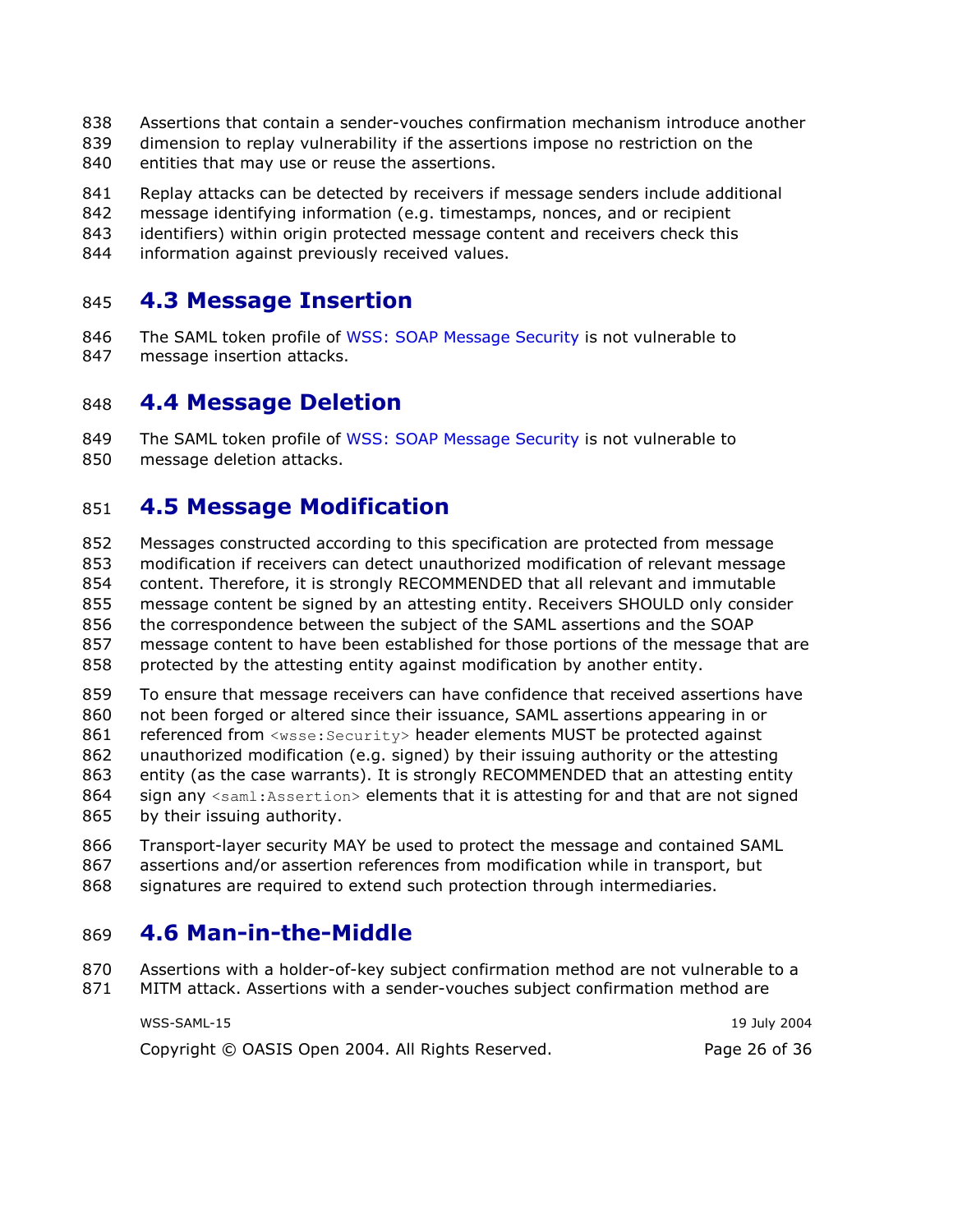- vulnerable to MITM attacks to the degree that the receiver does not have a trusted binding of key to the attesting entity's identity. 872
- 873

WSS-SAML-15 Copyright © OASIS Open 2004. All Rights Reserved.

19 July 2004 Page 27 of 36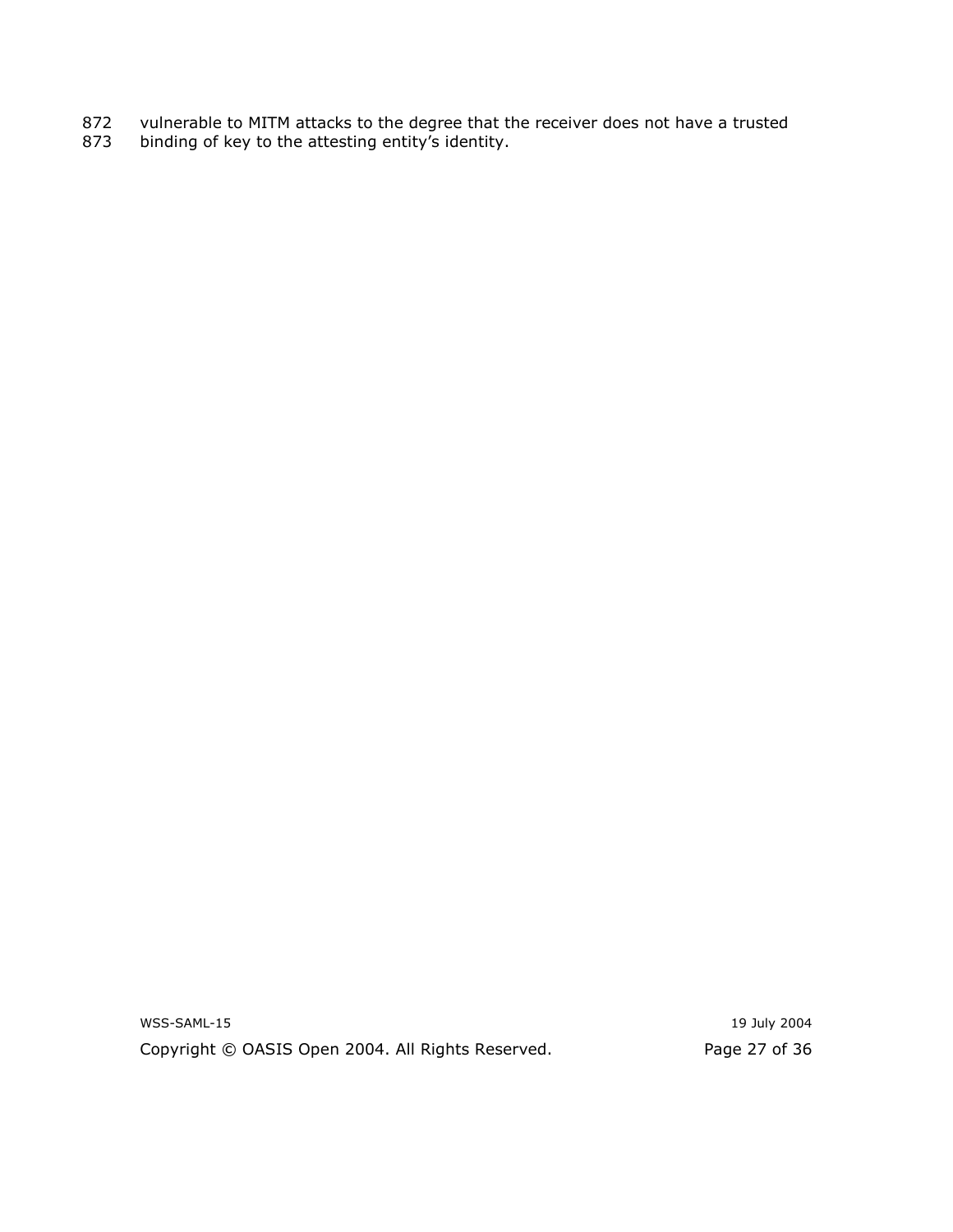## 874 5 References

| 875<br>876               | [GLOSSARY] | Informational RFC 2828, "Internet Security Glossary," May<br>2000.                                                                                                                                |
|--------------------------|------------|---------------------------------------------------------------------------------------------------------------------------------------------------------------------------------------------------|
| 877<br>878               | [KEYWORDS] | S. Bradner, "Key words for use in RFCs to Indicate Requirement<br>Levels," RFC 2119, Harvard University, March 1997                                                                               |
| 879<br>880<br>881        | [SAMLBind] | Oasis Committee Specification 01, E. Maler, P.Mishra, and R.<br>Philpott (Editors), Bindings and Profiles for the OASIS Security<br>Assertion Markup Language (SAML) V1.1, September 2003.        |
| 882<br>883<br>884<br>885 | [SAMLCore] | Oasis Committee Specification 01, E. Maler, P.Mishra, and R.<br>Philpott (Editors), Assertions and Protocol for the OASIS<br>Security Assertion Markup Language (SAML) V1.1, September<br>2003.   |
| 886<br>887               | [SOAP]     | W3C Note, "SOAP: Simple Object Access Protocol 1.1," 08 May<br>2000.                                                                                                                              |
| 888<br>889               |            | W3C Working Draft, Nilo Mitra (Editor), SOAP Version 1.2 Part<br>0: Primer, June 2002.                                                                                                            |
| 890<br>891<br>892<br>893 |            | W3C Working Draft, Martin Gudgin, Marc Hadley, Noah<br>Mendelsohn, Jean-Jacques Moreau, Henrik Frystyk Nielsen<br>(Editors), SOAP Version 1.2 Part 1: Messaging Framework, June<br>2002.          |
| 894<br>895<br>896        |            | W3C Working Draft, Martin Gudgin, Marc Hadley, Noah<br>Mendelsohn, Jean-Jacques Moreau, Henrik Frystyk Nielsen<br>(Editors), SOAP Version 1.2 Part 2: Adjuncts, June 2002.                        |
| 897<br>898<br>899        | [URI]      | T. Berners-Lee, R. Fielding, L. Masinter, "Uniform Resource<br>Identifiers (URI): Generic Syntax," RFC 2396, MIT/LCS, U.C.<br>Irvine, Xerox Corporation, August 1998.                             |
| 900<br>901<br>902        | [WS-SAML]  | Contribution to the WSS TC, P. Mishra (Editor), WS-Security<br>Profile of the Security Assertion Markup Language (SAML)<br>Working Draft 04, Sept 2002.                                           |
| 903<br>904<br>905        |            | [WSS: SOAP Message Security] Oasis Standard, A. Nadalin, C.Kaler, P.<br>Hallem-Baker, R. Monzillo (Editors), Web Services Security:<br>SOAP Message Security 1.0 (WS-Security 2004), August 2003. |
| 906<br>907               | $[XML-ns]$ | W3C Recommendation, "Namespaces in XML," 14 January<br>1999.                                                                                                                                      |
|                          |            |                                                                                                                                                                                                   |

| WSS-SAML-15                                       | 19 July 2004  |
|---------------------------------------------------|---------------|
| Copyright © OASIS Open 2004. All Rights Reserved. | Page 28 of 36 |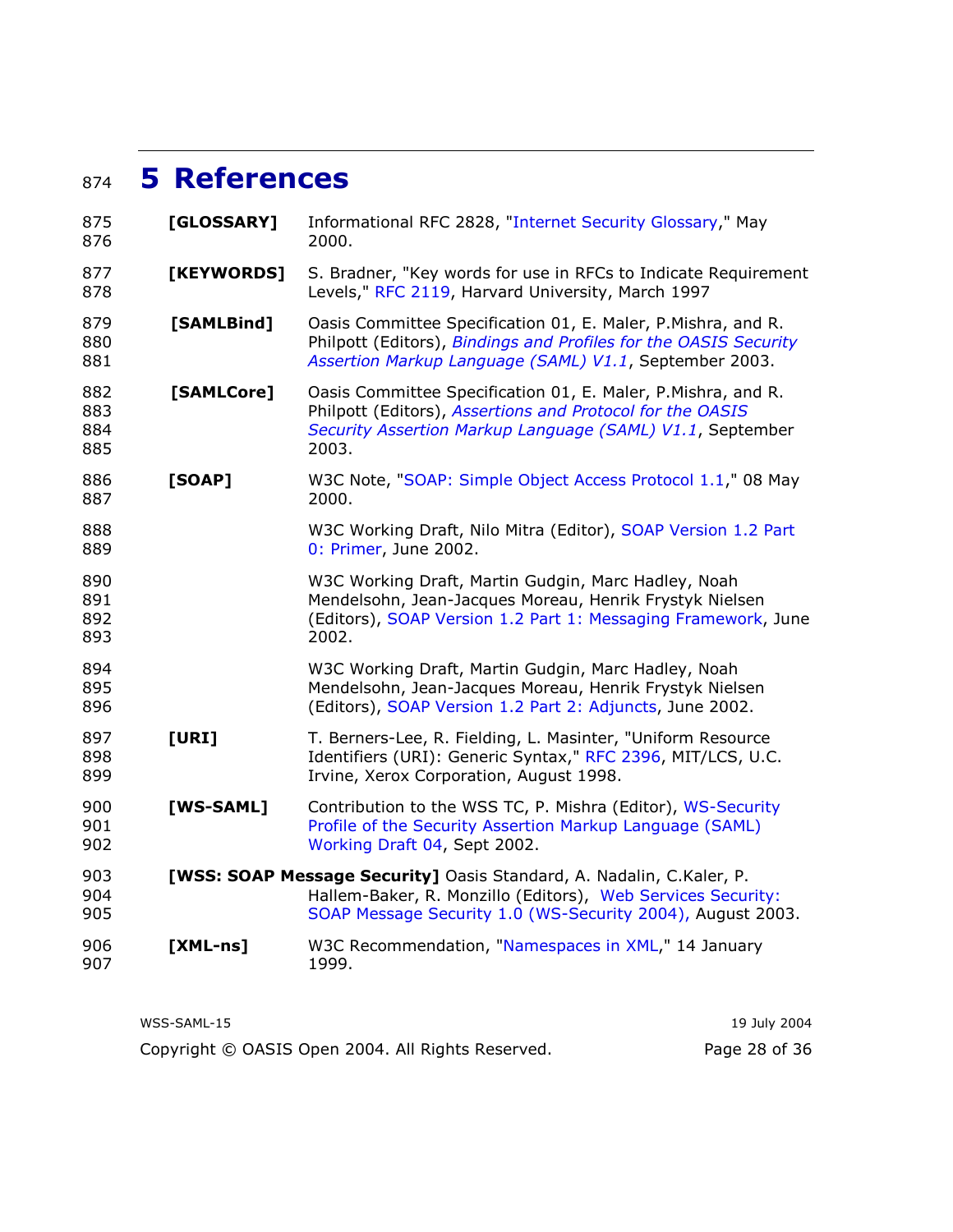| 908        | <b>[XML Signature]</b> W3C Recommendation, "XML Signature Syntax and |                                                                                                             |
|------------|----------------------------------------------------------------------|-------------------------------------------------------------------------------------------------------------|
| 909        | Processing," 12 February 2002.                                       |                                                                                                             |
| 910<br>911 | <b>TXML Token1</b>                                                   | Contribution to the WSS TC, Chris Kaler (Editor),<br>WS-Security Profile for XML-based Tokens, August 2002. |

WSS-SAML-15 Copyright © OASIS Open 2004. All Rights Reserved.

19 July 2004 Page 29 of 36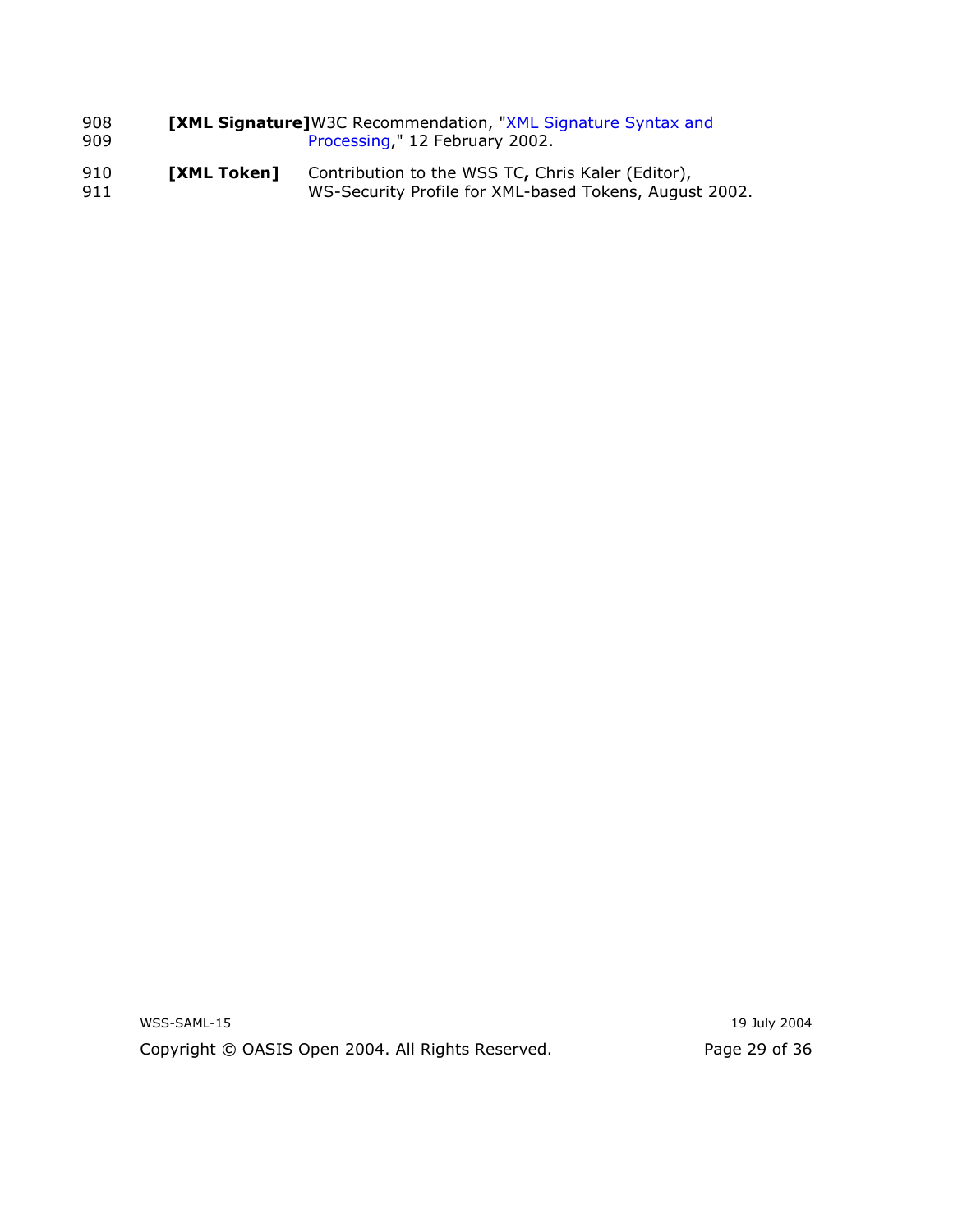### **Appendix A: Revision History** 912

| Rev | Date      | What                                                                                                                                                                                                                                                                                      |
|-----|-----------|-------------------------------------------------------------------------------------------------------------------------------------------------------------------------------------------------------------------------------------------------------------------------------------------|
| 01  | 19-Sep-02 | Initial draft produced by extracting SAML<br>related content from [XML token]                                                                                                                                                                                                             |
| 02  | 23-Sep-02 | Merged in content from SS TC submission                                                                                                                                                                                                                                                   |
| 03  | 18-Nov-02 | Resolved issues raised by TC                                                                                                                                                                                                                                                              |
| 04  | 09-Dec-02 | Refined confirmation mechanisms, and added<br>signing example                                                                                                                                                                                                                             |
| 05  | 15-Dec-02 | <b>Results of Baltimore F2F</b>                                                                                                                                                                                                                                                           |
| 06  | 21-Feb-03 | Changed name to profile                                                                                                                                                                                                                                                                   |
| 07  | 05-May-03 | Acknowledged contributors                                                                                                                                                                                                                                                                 |
| 07  | 05-May-03 | Throughout document, Refined terminology to<br>distinguish attesting entity from subject and<br>sender, and to distinguish assertions from<br>statements within assertions. Also modified<br>sender-vouches to support traced vouching (by<br>allowing for the use of a confirmation key) |
| 08  | 09-Jun-03 | Indicated reliance on conventions of core in<br>"Notational Conventions"                                                                                                                                                                                                                  |
| 08  | 09-Jun-03 | In "Terminology", added definitions of new<br>terms (attesting entity and confirmation<br>method identifier), edited definition of Subject<br>Confirmation, and replaced definition of sender<br>with subject.                                                                            |
| 08  | 09-Jun-03 | In "Subject Confirmation of SAML Assertions",<br>added requirement that an attesting entity<br>must protect unsigned sender-vouches<br>confirmed assertions.                                                                                                                              |
| 08  | 25-Nov-03 | Added SAM v1.1 version distinction to<br>"Abstract"                                                                                                                                                                                                                                       |
| 08  | 25-Nov-03 | Editorial changes to "Introduction"                                                                                                                                                                                                                                                       |
| 08  | 25-Nov-03 | Reorganized non-normative text of<br>requirements and goals sections                                                                                                                                                                                                                      |
| 08  | 25-Nov-03 | Removed Identification, Contact Information,<br>Description, and Updates from "Usage".                                                                                                                                                                                                    |
| 08  | 25-Nov-03 | Updated schema URIs and corrected                                                                                                                                                                                                                                                         |

WSS-SAML-15

Copyright © OASIS Open 2004. All Rights Reserved.

19 July 2004

Page 30 of 36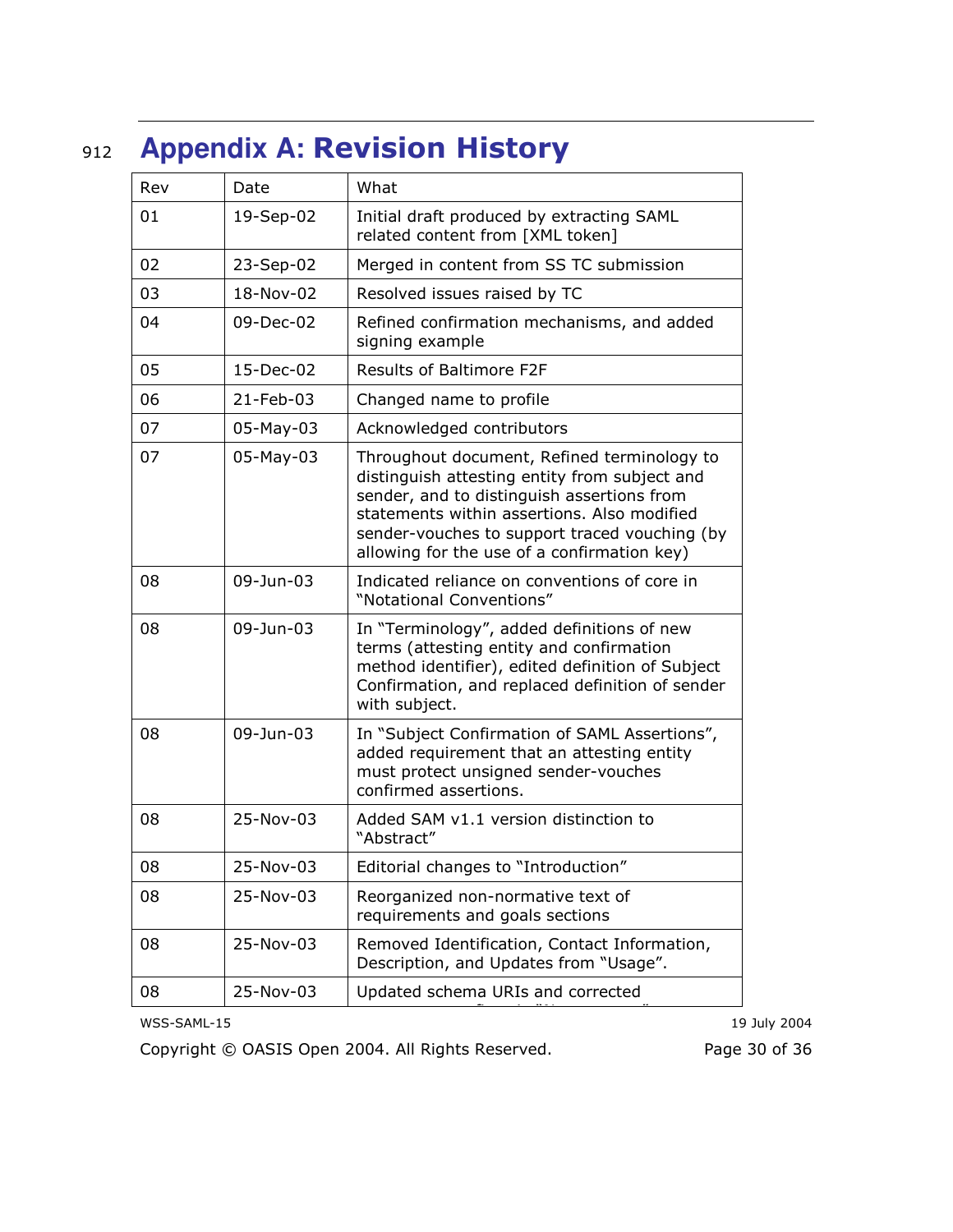| Rev | Date           | What                                                                                                                                                                                                      |
|-----|----------------|-----------------------------------------------------------------------------------------------------------------------------------------------------------------------------------------------------------|
|     |                | namespace prefixes in "Namespaces"                                                                                                                                                                        |
| 08  | 25-Nov-03      | Updated SAML document references in<br>"References" to point to v1.1. specs.                                                                                                                              |
| 08  | 25-Nov-03      | In Error codes, changed error processing such<br>that it is optional and consistent with the<br>recommendations in core.                                                                                  |
| 08  | 25-Nov-03      | Qualified "Threat Model and Counter-measures"<br>as non-normative.                                                                                                                                        |
| 08  | 30-Nov-03      | In "Identifying and Referencing Security<br>Tokens", removed keyname references and<br>added embedded references. Also removed<br>editorial comment regarding using artifacts to<br>reference assertions. |
| 08  | 30-Nov-03      | Made editorial changes to "Processing Model",<br>including clarification (by footnote) of<br>"semantic labeling"                                                                                          |
| 08  | 30-Nov-03      | Removed "Acknowledgments" as it duplicated<br>preceding sections of the document                                                                                                                          |
| 08  | $12 - 15 - 03$ | Added high level goals and non-goals                                                                                                                                                                      |
| 08  | $12 - 15 - 03$ | Added support for the use of (fragment) URI<br>references to section 3.3                                                                                                                                  |
| 08  | $12 - 15 - 03$ | Specified default encoding type for SAML and<br>fragment UR references to be xsi: string                                                                                                                  |
| 08  | $12 - 15 - 03$ | Added two more contexts in which SAML<br>assertions may be referenced; from within<br>SubjectConfirmation elements and as<br>encrypted data.                                                              |
| 08  | $12 - 15 - 03$ | Made it a requirement of conformant<br>implementations that they support the various<br>methods of referencing SAML assertions                                                                            |
| 08  | $12 - 15 - 03$ | Added new sections to describe SAML assertion<br>referenced from SubjectConfirmation and SAML<br>assertion referenced from Encrypted Data<br>reference.                                                   |
| 09  | $01 - 27 - 04$ | Changed document identifier and location                                                                                                                                                                  |
| 09  | $01 - 27 - 04$ | Modified namespace table of section 2.2 to<br>differentiate SOAP 1.1 and SOAP 1.2                                                                                                                         |

Copyright © OASIS Open 2004. All Rights Reserved.

19 July 2004 Page 31 of 36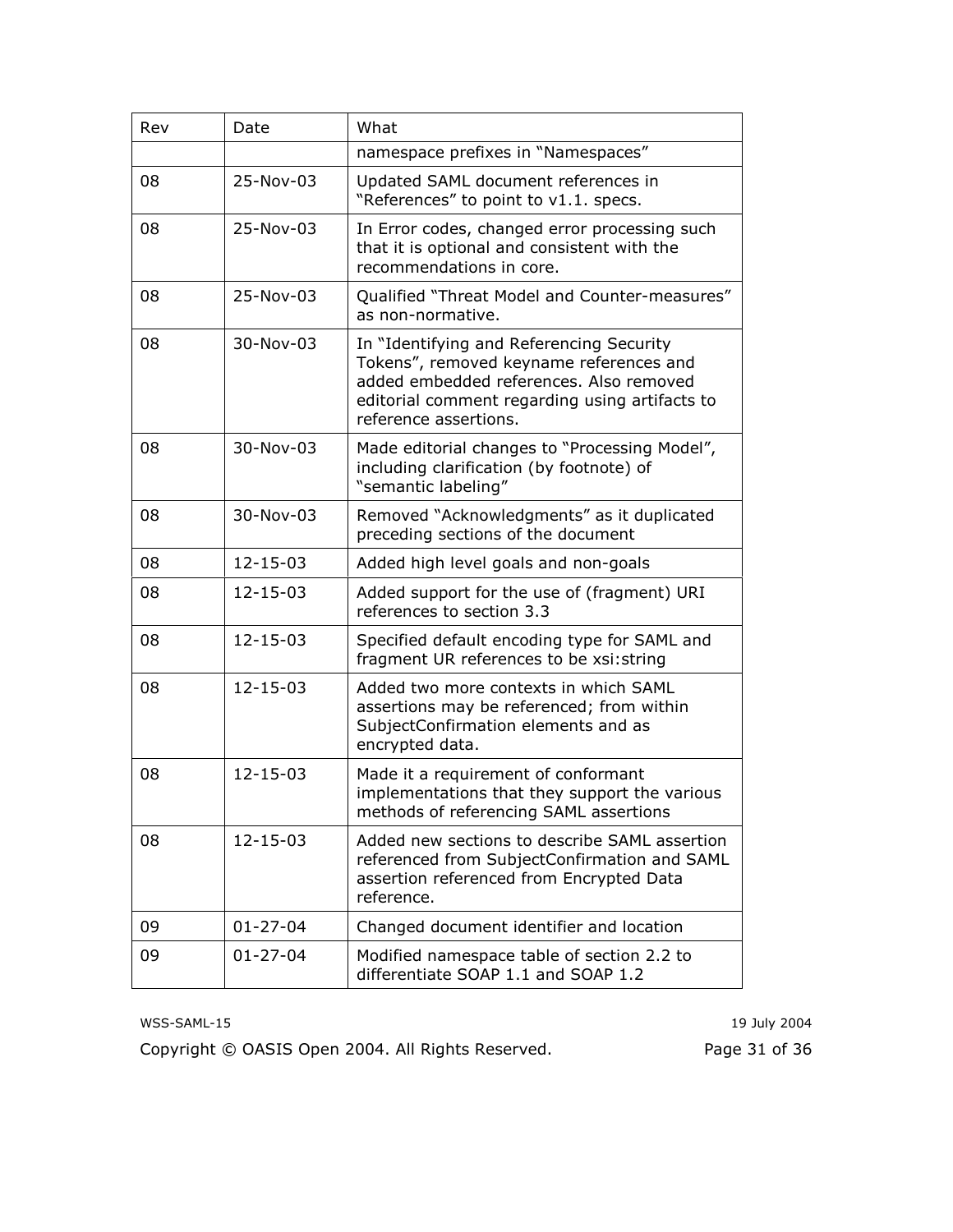| Rev | Date           | What                                                                                                                                                                                                                                     |
|-----|----------------|------------------------------------------------------------------------------------------------------------------------------------------------------------------------------------------------------------------------------------------|
| 10  | $02 - 05 - 04$ | Changed all instances of wsu: id to wsu: Id                                                                                                                                                                                              |
| 10  | $02 - 05 - 04$ | In section 3.4.2.1 beginning around line 705,<br>removed the distinction of the "typical case<br>where the assertion authority has NOT securely<br>bound a key" because we no longer expect<br>sender-vouches to use a confirmation key. |
| 10  | $3 - 29 - 04$  | Corrected STR transform URL to match change<br>in core.                                                                                                                                                                                  |
| 10  | $3 - 29 - 04$  | Removed from section 3.3.2 mention of use of<br>KeyInfo with sender-vouches confirmation<br>method.                                                                                                                                      |
| 10  | $3 - 29 - 04$  | Modified footnote in section 3.2 regarding<br>usage attribute to reflect change from QNAMES<br>to URIs.                                                                                                                                  |
| 10  | $3 - 29 - 04$  | Corrected signature algorithm in examples.                                                                                                                                                                                               |
| 10  | $3 - 29 - 04$  | Corrected transforms syntax of example in<br>section 3.3.3.                                                                                                                                                                              |
| 10  | $3 - 29 - 04$  | In section 3.3.3 recommended that STR<br>dereference transform not be applied to<br>embedded token references.                                                                                                                           |
| 10  | $3 - 29 - 04$  | Removed requirement (from section 4.5 of<br>Security Considerations) that assertion<br>references be protected from unauthorized<br>modification.                                                                                        |
| 10  | $4 - 02 - 04$  | Removed namespace qualification from<br>ValueType, URI, EncodingType, and Usage<br>Attributes (mostly in examples). Also removed<br>angle brackets.                                                                                      |
| 10  | $4 - 05 - 04$  | Reworded initial paragraph of section 2.2<br>Namespaces such that it is not normative, and<br>affords more flexibility in the form of the<br>examples.                                                                                   |
| 10  | $4 - 05 - 04$  | Removed namespace declarations from<br>examples.                                                                                                                                                                                         |
| 10  | $4 - 05 - 04$  | Corrected misspelling of "Authorty" in<br>examples.                                                                                                                                                                                      |
| 10  | $4 - 05 - 04$  | Modified processing rule for sender-vouches in<br>Table of section 3.4 (to allow sender to vouch                                                                                                                                         |

Copyright © OASIS Open 2004. All Rights Reserved.

19 July 2004 Page 32 of 36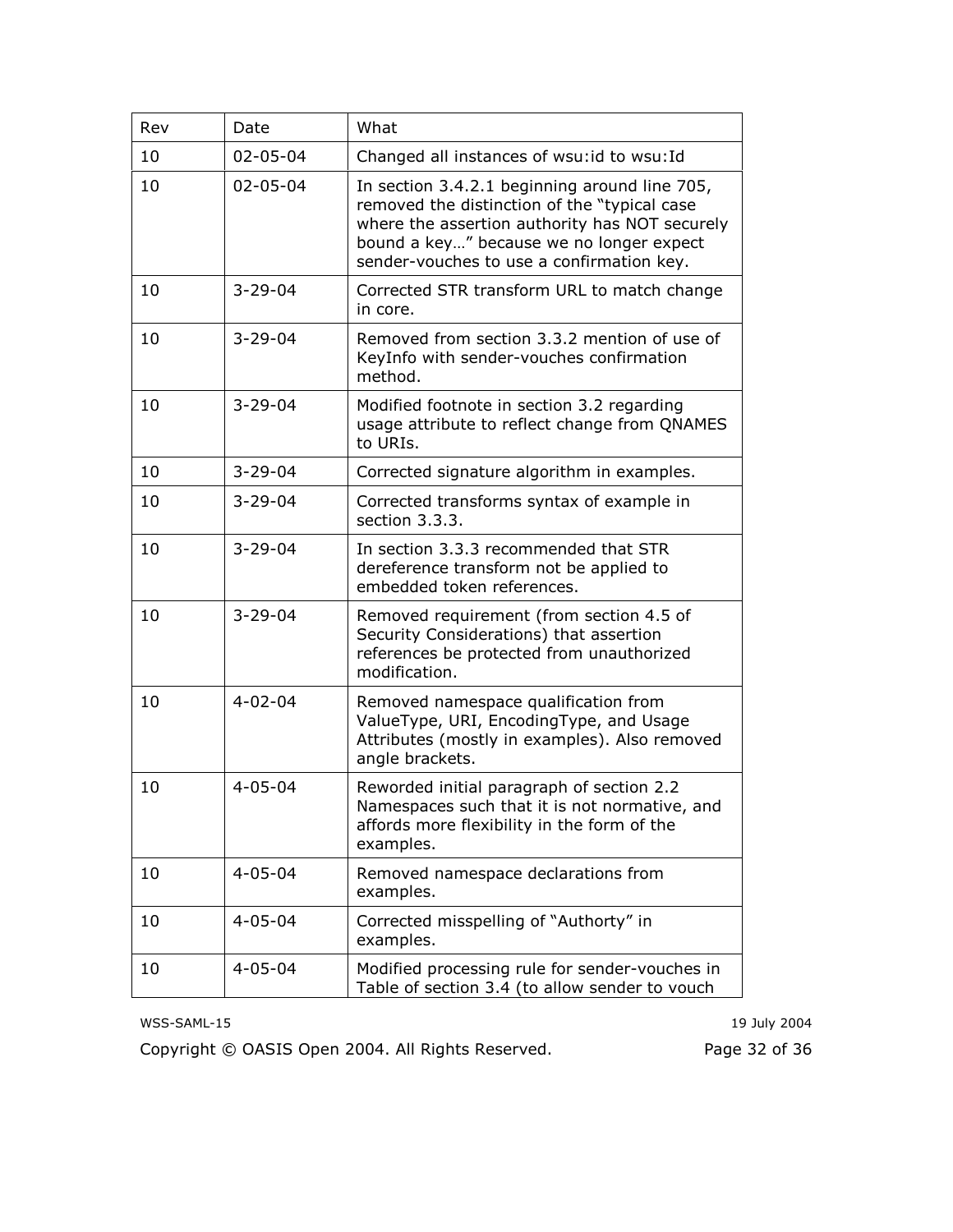| Rev | Date          | What                                                                                                                                                                                                                                                                                                                                                                             |
|-----|---------------|----------------------------------------------------------------------------------------------------------------------------------------------------------------------------------------------------------------------------------------------------------------------------------------------------------------------------------------------------------------------------------|
|     |               | for itself).                                                                                                                                                                                                                                                                                                                                                                     |
| 10  | $4 - 05 - 04$ | Editing changes to the error codes section. In<br>particular, replaced the word "generated" with<br>"returned", and rewrote the description of the<br>mapping to 1.2 constructs.                                                                                                                                                                                                 |
| 10  | $4 - 05 - 04$ | Removed unused SAMLregs and SAMLSecure<br>from the references section.                                                                                                                                                                                                                                                                                                           |
| 10  | $4 - 06 - 04$ | Added footnote to explain optional support for<br>SAML V1.0 assertions.                                                                                                                                                                                                                                                                                                          |
| 10  | $4 - 06 - 04$ | Removed section 3.3.4 "SAML Assertion<br>referenced from SubjectConfirmation", as<br>SAML is evolving in a manner that will make it<br>unlikely that authorities will need to produce<br>such assertions. Moved the description of SAML<br>Assertions references occurring within KeyInfo<br>of SubjectConfirmation to section 3.3.2 "SAML<br>assertion referenced from KeyInfo" |
| 10  | $4 - 06 - 04$ | From Section 3.3 "Identifying and referencing<br>Security Tokens", removed referencing a SAML<br>assertion from KeyInfo of SubjectConfirmation<br>from the five contexts in which SAML assertions<br>may be referenced.                                                                                                                                                          |
| 10  | $4 - 06 - 04$ | Moved description of SAML Assertion references<br>occurring within KeyInfo of SubjectConfirmation<br>to section 3.3.2.                                                                                                                                                                                                                                                           |
| 10  | $4 - 06 - 04$ | Added footnote to description of holder-of-key<br>semantics in section 3.4.1.1 to describe<br>interpretation of "held by the subject" phrase<br>appearing in definition in [SAMLCore].                                                                                                                                                                                           |
| 10  | $4 - 06 - 04$ | Updated contributors list                                                                                                                                                                                                                                                                                                                                                        |
| 11  | $5 - 21 - 04$ | Moved "http://documents.php" URL from "Location"<br>to "Document Repository (temporary):" which will be<br>removed when document is available from "Location".                                                                                                                                                                                                                   |
| 11  | $5 - 21 - 04$ | In section "1.1.1 Non-Goals", added new bullet to<br>indicate that describing support for V1.0 assertions is<br>outside the scope of the profile.                                                                                                                                                                                                                                |
| 11  | $5 - 21 - 04$ | Changed SAMLAssertion-1.0<br>wsse:Reference/@ValueType to SAMLAssertion-<br>1.1 in examples (lines 366, 611, and 752)                                                                                                                                                                                                                                                            |

Copyright © OASIS Open 2004. All Rights Reserved.

19 July 2004

Page 33 of 36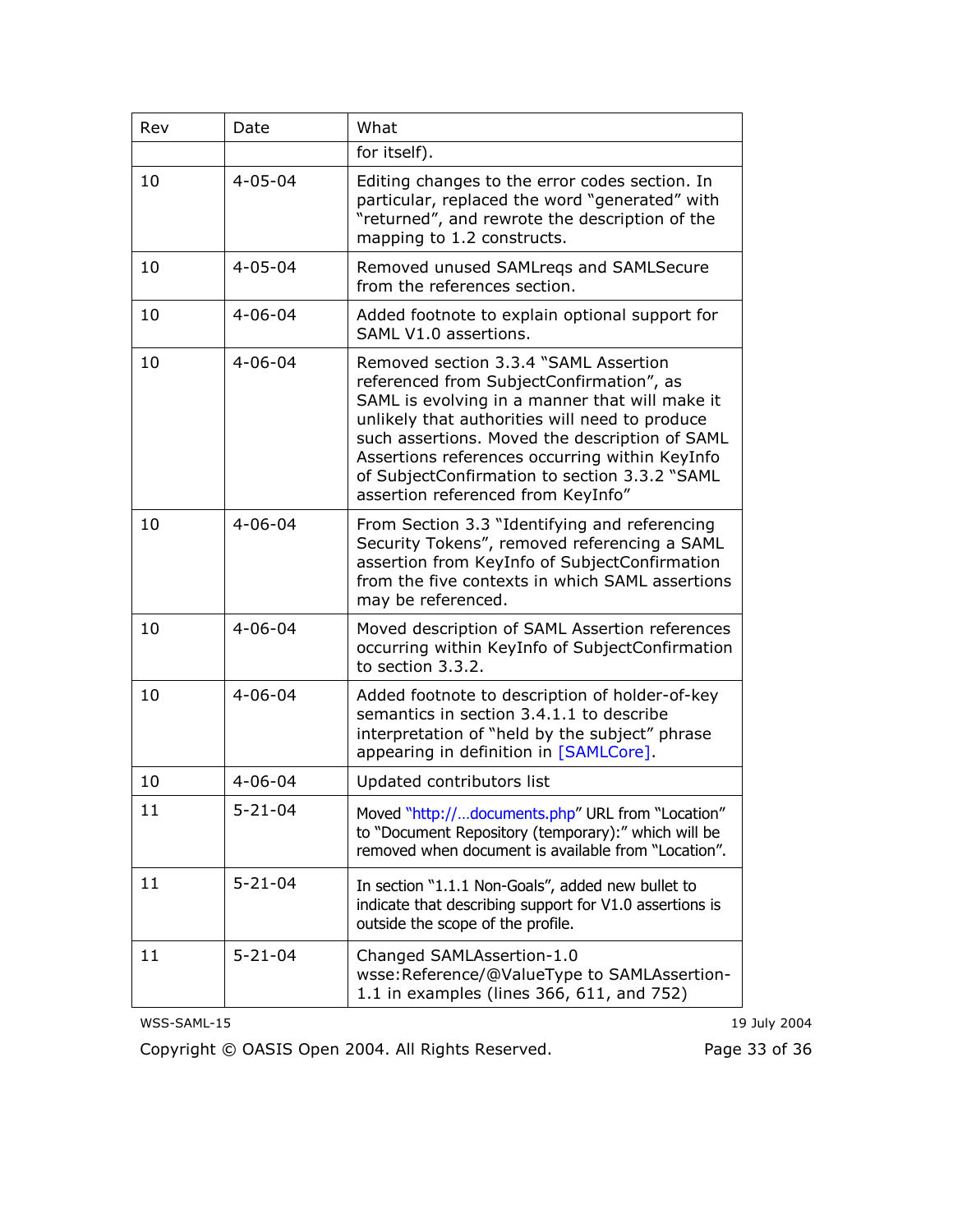| Rev | Date          | What                                                                                                                                                                                                                                                                                                                                                                                                                                                             |
|-----|---------------|------------------------------------------------------------------------------------------------------------------------------------------------------------------------------------------------------------------------------------------------------------------------------------------------------------------------------------------------------------------------------------------------------------------------------------------------------------------|
| 11  | $5 - 21 - 04$ | Updated document, specification, and schema<br>URL's to accommodate change to OASIS<br>document URLs (i.e. www.docs.oasis-open.org<br>changed to docs.oasis-open.org)                                                                                                                                                                                                                                                                                            |
| 11  | $5 - 21 - 04$ | Removed SAMLAssertion-1.0<br>wsse:Reference/@ValueType from "Table-2<br>ValueType Attribute Values." Also removed<br>footnote on table title.                                                                                                                                                                                                                                                                                                                    |
| 11  | $5 - 21 - 04$ | Editorial correction made to the attributes of<br>the NameIdentifier element in the examples<br>(see lines 564 and 684).                                                                                                                                                                                                                                                                                                                                         |
| 11  | $5 - 21 - 04$ | In section 3.4, "Subject Confirmation of SAML<br>Assertions" (line 485), changed the reference<br>to be to [SAMLCore] for the definition of the<br>validation and processing rules that apply to<br>SAML assertions. Also (as the resolution to<br>issue 275), extended the stated reliance (on<br>[SAMLCore]) with "including the validation of<br>assertion signatures, and the processing of<br><saml:condition> elements within Assertions"</saml:condition> |
| 12  | $6 - 25 - 04$ | In section 3.4.2.3, clarified the description of<br>the sender-vouches example.                                                                                                                                                                                                                                                                                                                                                                                  |
| 13  | $6 - 30 - 04$ | Modified section 3.3 to describe the use of<br>KeyIdentifiers as apposed to Direct references<br>to reference SAML assertions.                                                                                                                                                                                                                                                                                                                                   |
| 13  | $6 - 30 - 04$ | In section 3.3 and 3.3.4 clarified the use of<br>STRs from <xenc:datareference></xenc:datareference>                                                                                                                                                                                                                                                                                                                                                             |
| 13  | $6 - 3 - 04$  | Removed wsse: Reference/@ValueType from<br>Table 2 of section 3.3, as the change to<br>KeyIdentifiers rendered the ValueType<br>unnecessary.                                                                                                                                                                                                                                                                                                                     |
| 13  | $6 - 30 - 04$ | Changed the examples in sections 3.3.1, 3.3.2,<br>3.3.4, 3.4.1.3, and 3.4.2.3 to reflect the<br>change from Direct references to<br>KeyIdentifiers.                                                                                                                                                                                                                                                                                                              |
| 14  | $7 - 12 - 04$ | Corrected KeyIdentifier syntax of examples at<br>lines 338, 376, 627, and 780.                                                                                                                                                                                                                                                                                                                                                                                   |
| 15  | $7 - 19 - 04$ | Added clarification to sections 3.3.1, 3.3.2, and<br>3.3.4 to address issue 295b; that the profile<br>include provision for the use of "Bearer"                                                                                                                                                                                                                                                                                                                  |

Copyright © OASIS Open 2004. All Rights Reserved.

19 July 2004 Page 34 of 36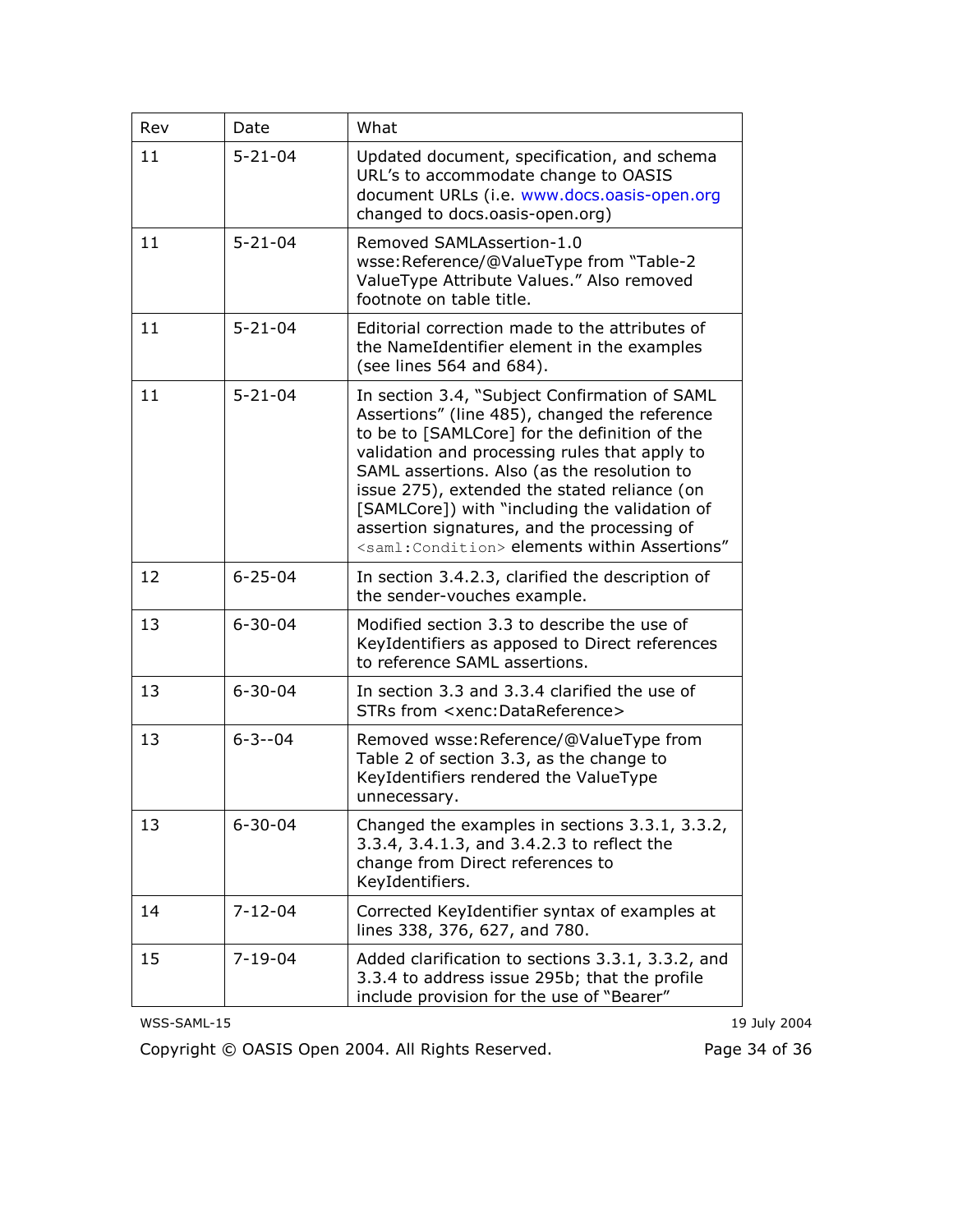| Rev | Date | What                  |
|-----|------|-----------------------|
|     |      | confirmed assertions. |

WSS-SAML-15 Copyright © OASIS Open 2004. All Rights Reserved.

19 July 2004 Page 35 of 36